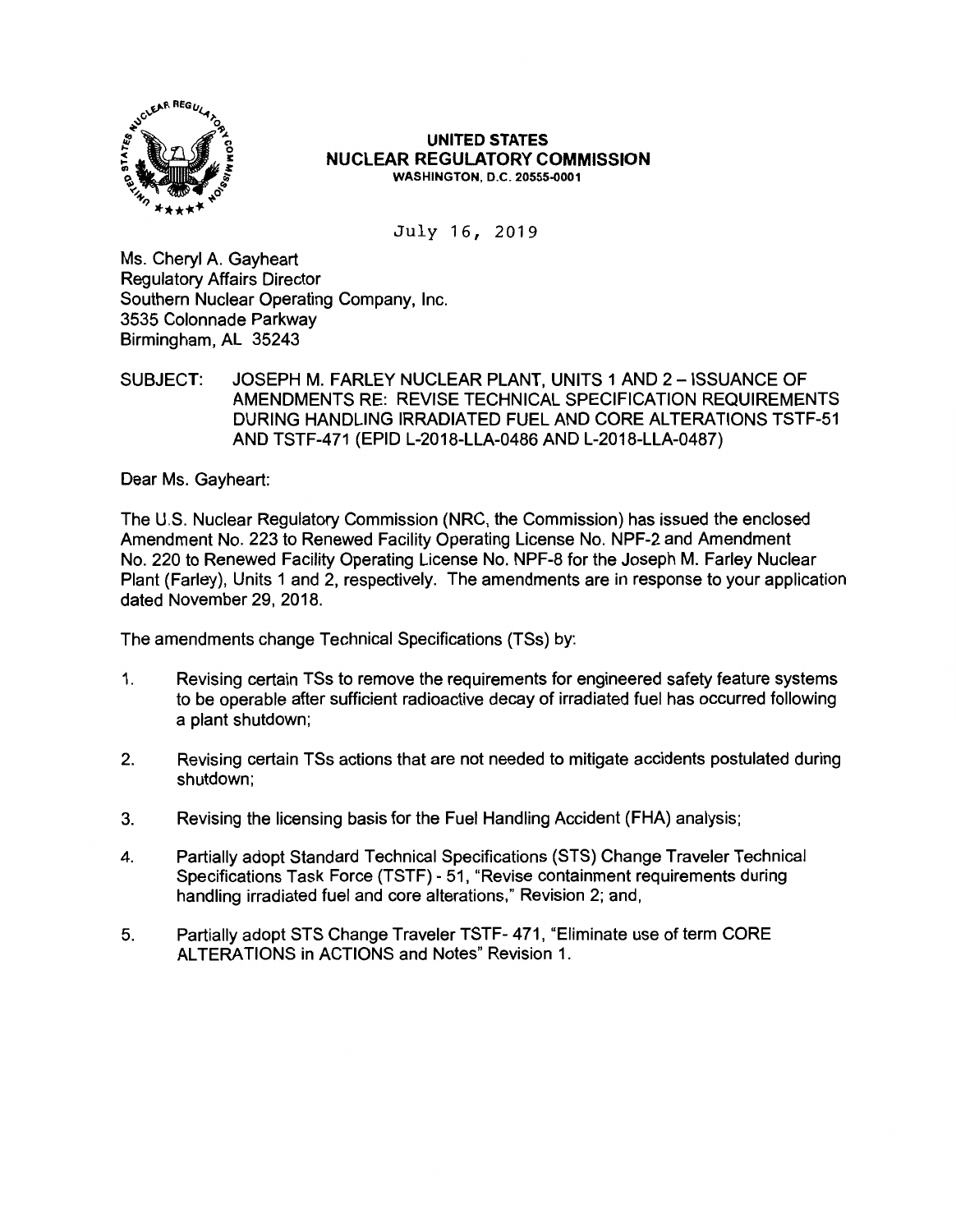C. Gayheart - 2 -

J.

A copy of the related Safety Evaluation is also enclosed. A Notice of Issuance will be included in the Commission's biweekly Federal Register notice.

Sincerely,

Shawn Williams

Shawn A. Williams, Senior Project Manager Plant Licensing Branch 11-1 Division of Operating Reactor Licensing Office of Nuclear Reactor Regulation

Docket Nos. 50-348 and 50-364

Enclosures:

- 1. Amendment No. 223 to NPF-2
- 2. Amendment No. 220 to NPF-8
- 3. Safety Evaluation

cc: Listserv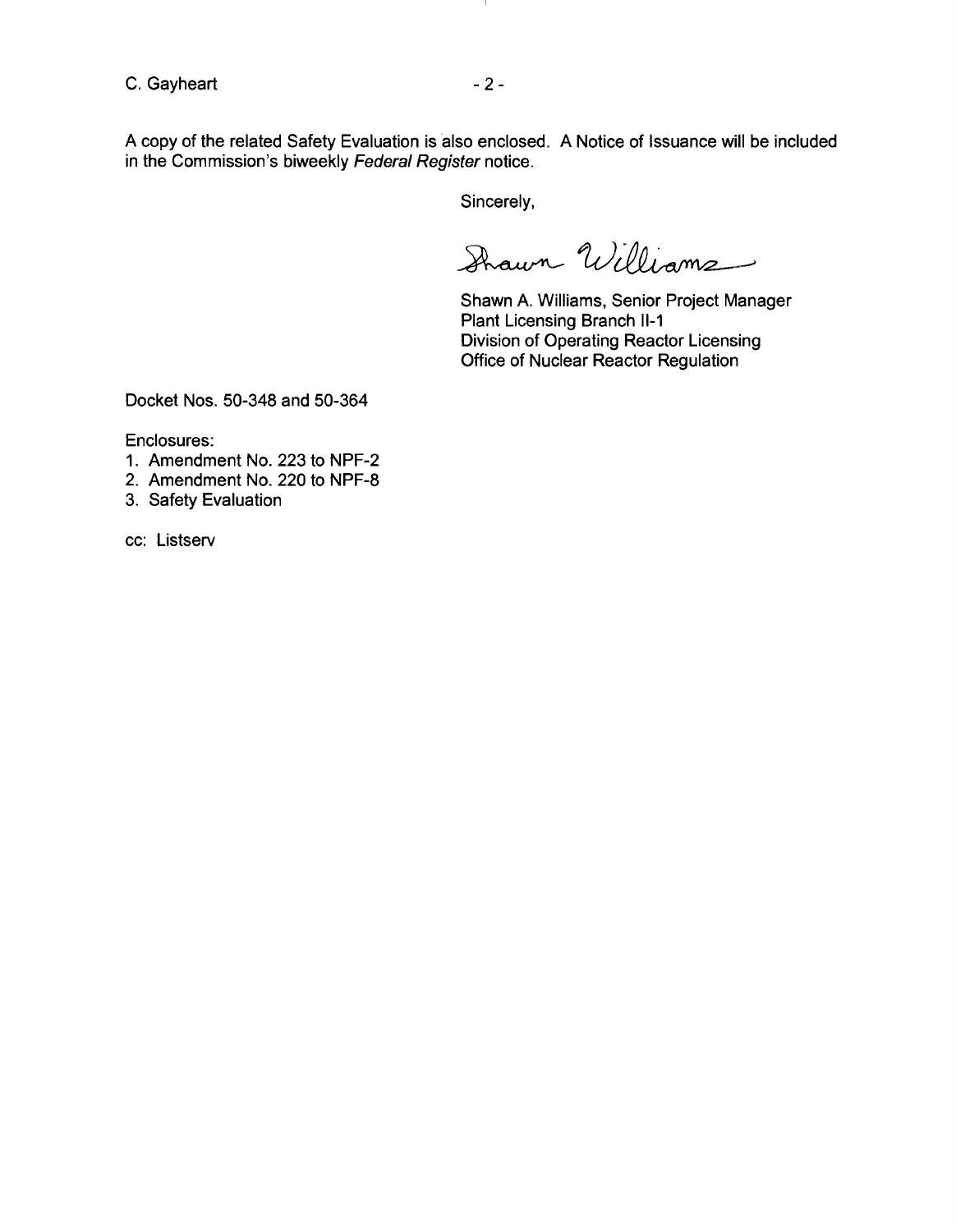

#### **UNITED STATES NUCLEAR REGULATORY COMMISSION WASHINGTON,** D.C. **20555-0001**

# SOUTHERN NUCLEAR OPERATING COMPANY, INC.

# ALABAMA POWER COMPANY

# DOCKET NO. 50-348

# JOSEPH M. FARLEY NUCLEAR PLANT, UNIT 1

# AMENDMENT TO RENEWED FACILITY OPERATING LICENSE

Amendment No. 223 Renewed License No. NPF-2

- 1. The U.S. Nuclear Regulatory Commission (the Commission) has found that:
	- A. The application for amendment to the Joseph M. Farley Nuclear Plant, Unit 1, (the facility), Renewed Facility Operating License No. NPF-2, filed by Southern Nuclear Operating Company, Inc. (the licensee), dated November 29, 2018, complies with the standards and requirements of the Atomic Energy Act of 1954, as amended (the Act), and the Commission's rules and regulations set forth in 10 CFR Chapter I;
	- B. The facility will operate in conformity with the application, the provisions of the Act, and the rules and regulations of the Commission;
	- C. There is reasonable assurance (i) that the activities authorized by this amendment can be conducted without endangering the health and safety of the public, and (ii) that such activities will be conducted in compliance with the Commission's regulations;
	- D. The issuance of this license amendment will not be inimical to the common defense and security or to the health and safety of the public; and
	- E. The issuance of this amendment is in accordance with 10 CFR Part 51 of the Commission's regulations and all applicable requirements have been satisfied.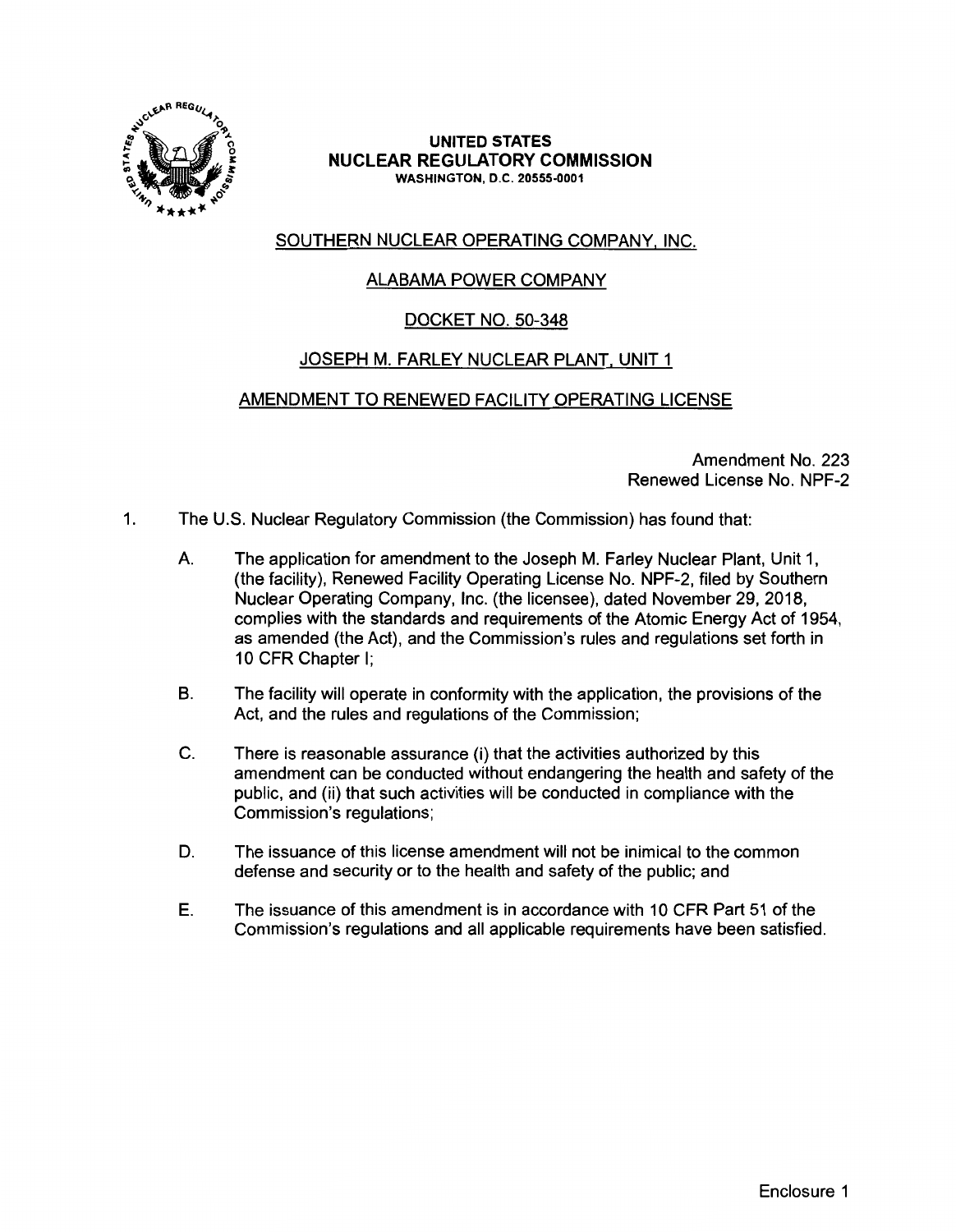- 2. Accordingly, the license is amended by changes to the Technical Specifications, as indicated in the attachment to this license amendment, and paragraph 2.C.(2) of Renewed Facility Operating License No. NPF-2 is hereby amended to read as follows:
	- 2.C.(2) Technical Specifications

The Technical Specifications contained in Appendix A, as revised through Amendment No. 223, are hereby incorporated in the renewed license. Southern Nuclear shall operate the facility in accordance with the Technical Specifications.

3. This license amendment is effective as of its date of issuance and shall be implemented within 60 days of issuance.

FOR THE NUCLEAR REGULATORY COMMISSION

Mind T. Marley

Michael T. Markley, Chief Plant Licensing Branch 11-1 Division of Operating Reactor Licensing Office of Nuclear Reactor Regulation

Attachment: Changes to the Renewed Facility Operating License and Technical Specifications

Date of Issuance: July 16, 2019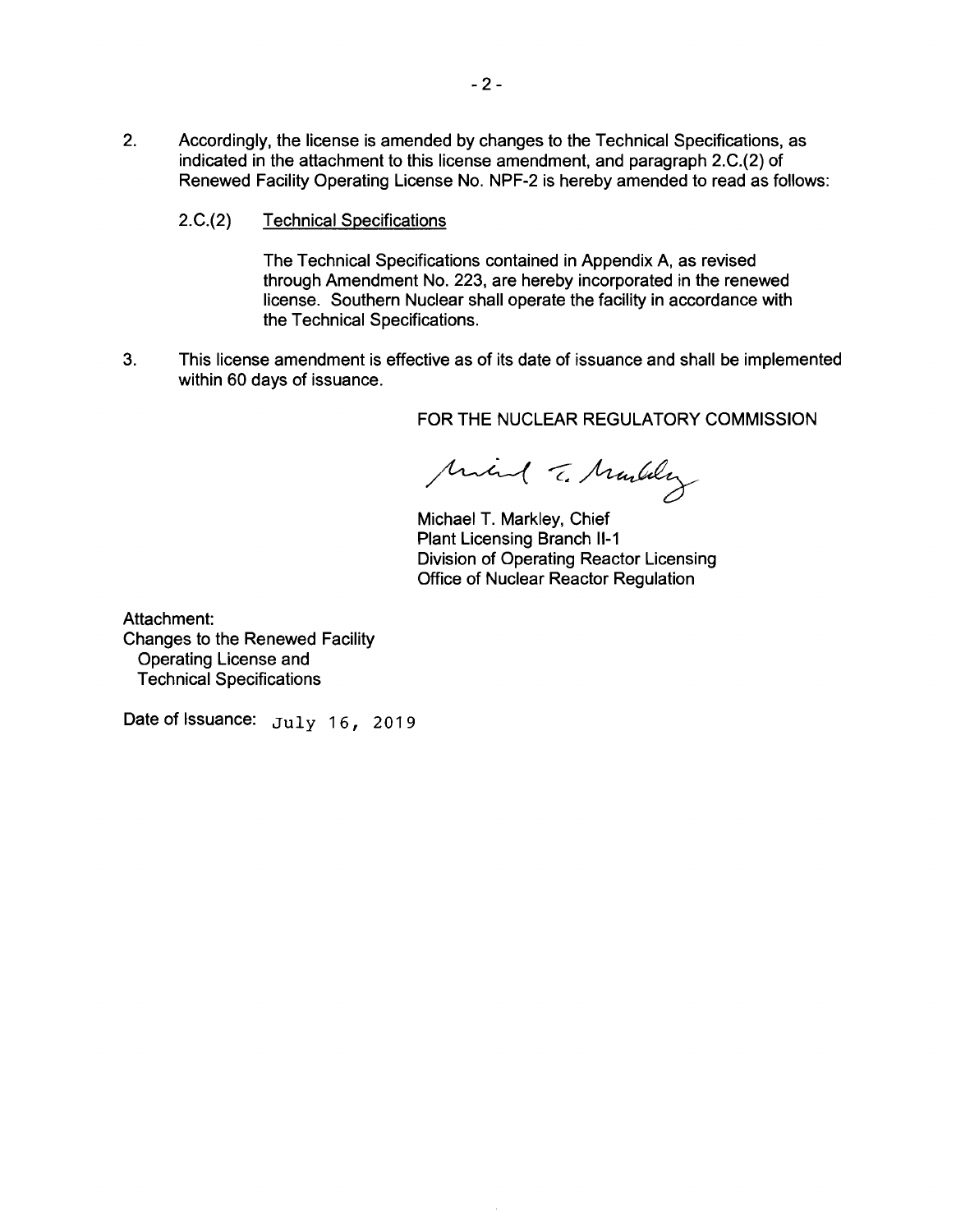

#### **UNITED STATES NUCLEAR REGULATORY COMMISSION WASHINGTON,** D.C. **20555-0001**

# SOUTHERN NUCLEAR OPERATING COMPANY

# ALABAMA POWER COMPANY

# DOCKET NO. 50-364

# JOSEPH M. FARLEY NUCLEAR PLANT, UNIT 2

# AMENDMENT TO RENEWED FACILITY OPERATING LICENSE

Amendment No. 220 Renewed License No. NPF-8

- 1. The U.S. Nuclear Regulatory Commission (the Commission) has found that:
	- A. The application for amendment to the Joseph M. Farley Nuclear Plant, Unit 2, (the facility), Renewed Facility Operating License No. NPF-8, filed by Southern Nuclear Operating Company, Inc. (the licensee), dated November 29, 2018, complies with the standards and requirements of the Atomic Energy Act of 1954, as amended (the Act), and the Commission's rules and regulations set forth in 10 CFR Chapter I;
	- B. The facility will operate in conformity with the application, the provisions of the Act, and the rules and regulations of the Commission;
	- C. There is reasonable assurance (i) that the activities authorized by this amendment can be conducted without endangering the health and safety of the public, and (ii) that such activities will be conducted in compliance with the Commission's regulations;
	- D. The issuance of this license amendment will not be inimical to the common defense and security or to the health and safety of the public; and
	- E. The issuance of this amendment is in accordance with 10 CFR Part 51 of the Commission's regulations and all applicable requirements have been satisfied.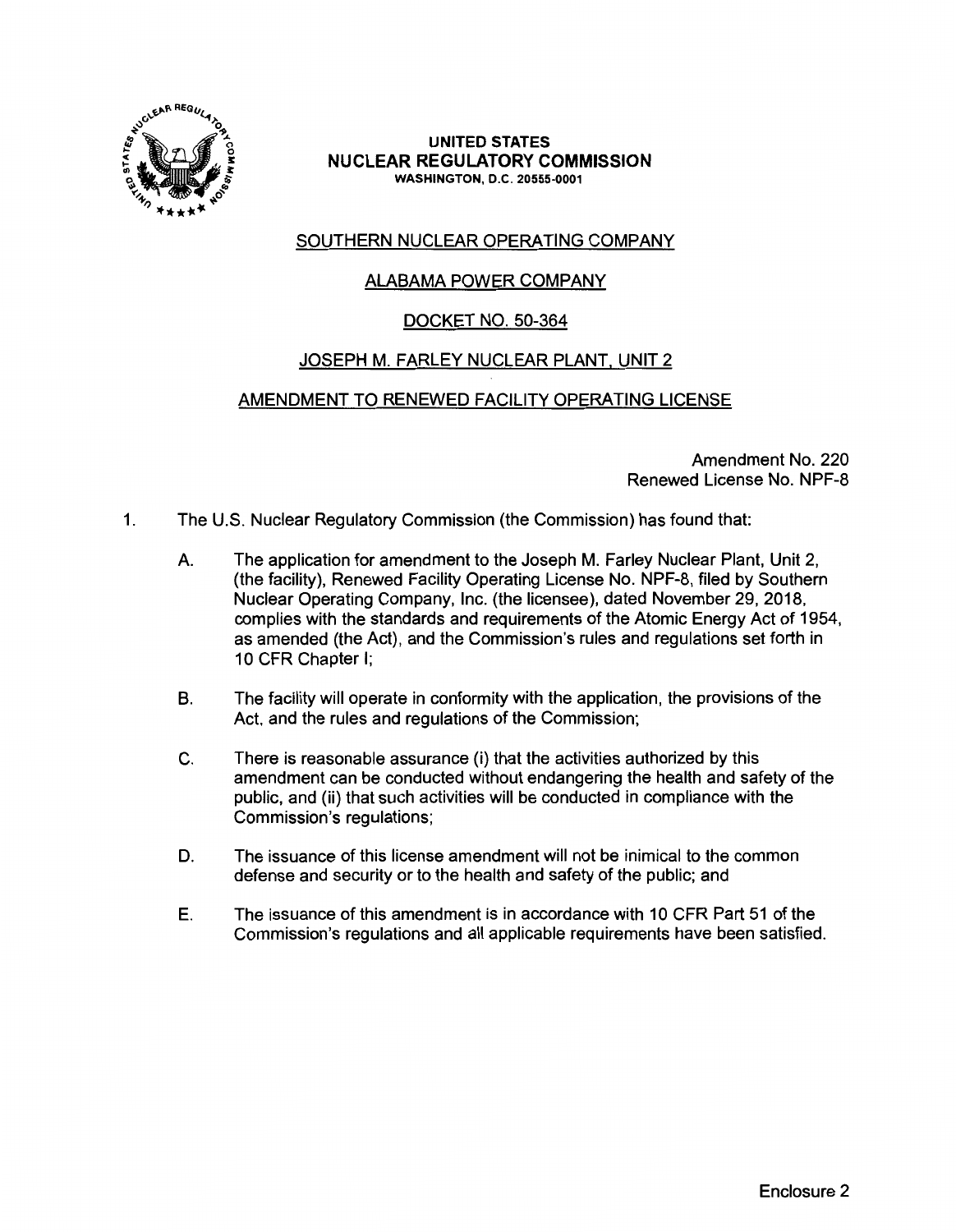- 2. Accordingly, the license is amended by changes to the Technical Specifications, as indicated in the attachment to this license amendment, and paragraph 2.C.(2) of Renewed Facility Operating License No. NPF-8 is hereby amended to read as follows:
	- 2.C.(2) Technical Specifications

The Technical Specifications contained in Appendix A, as revised through Amendment No. 220, are hereby incorporated in the renewed license. Southern Nuclear shall operate the facility in accordance with the Technical Specifications.

3. This license amendment is effective as of its date of issuance and shall be implemented within 60 days of issuance.

FOR THE NUCLEAR REGULATORY COMMISSION

Milme T. Martily

Michael T. Markley, Chief Plant Licensing Branch 11-1 Division of Operating Reactor Licensing Office of Nuclear Reactor Regulation

Attachment: Changes to the Renewed Facility Operating License and Technical Specifications

Date of Issuance:  $July 16, 2019$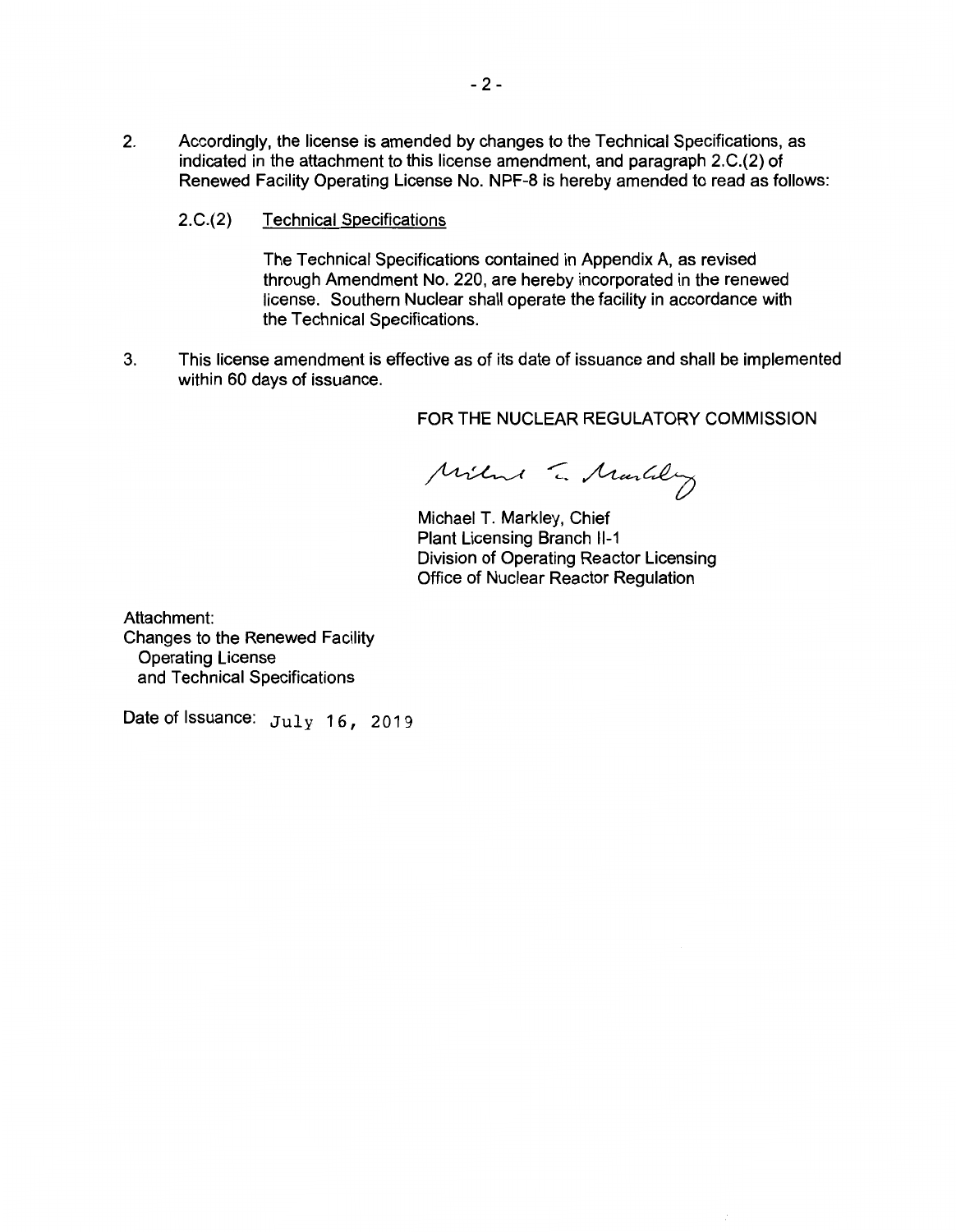## ATIACHMENT TO JOSEPH M. FARLEY NUCLEAR PLANTS

### UNITS 1 AND 2

#### LICENSE AMENDMENT NO. 223

# TO RENEWED FACILITY OPERATING LICENSE NO. NPF-2

#### DOCKET NO. 50-348

#### AND LICENSE AMENDMENT NO. 220

#### TO RENEWED FACILITY OPERATING LICENSE NO. NPF-8

#### DOCKET NO. 50-364

 $\mathbf{r}$ 

Replace the following pages of the Renewed Facility Operating Licenses and Appendix "A" Technical Specifications (TSs) with the attached revised pages. The revised pages are identified by amendment number and contain marginal lines indicating the areas of change.

| Remove        | Insert        |
|---------------|---------------|
| License       | License       |
| NPF-2, page 4 | NPF-2, page 4 |
| NPF-8, page 3 | NPF-8, page 3 |
| <u>TSs</u>    | <u>TSs</u>    |
| $3.3.6 - 2$   | $3.3.6 - 2$   |
| $3.3.6 - 5$   | $3.3.6 - 5$   |
| $3.3.8 - 2$   | $3.3.8 - 2$   |
| $3.3.8 - 5$   | $3.3.8 - 5$   |
| $3.7.12 - 1$  | $3.7.12 - 1$  |
| $3.7.12 - 2$  | $3.7.12 - 2$  |
| $3.9.1 - 1$   | $3.9.1 - 1$   |
| $3.9.2 - 1$   | $3.9.2 - 1$   |
| $3.9.3 - 1$   | $3.9.3 - 1$   |
|               |               |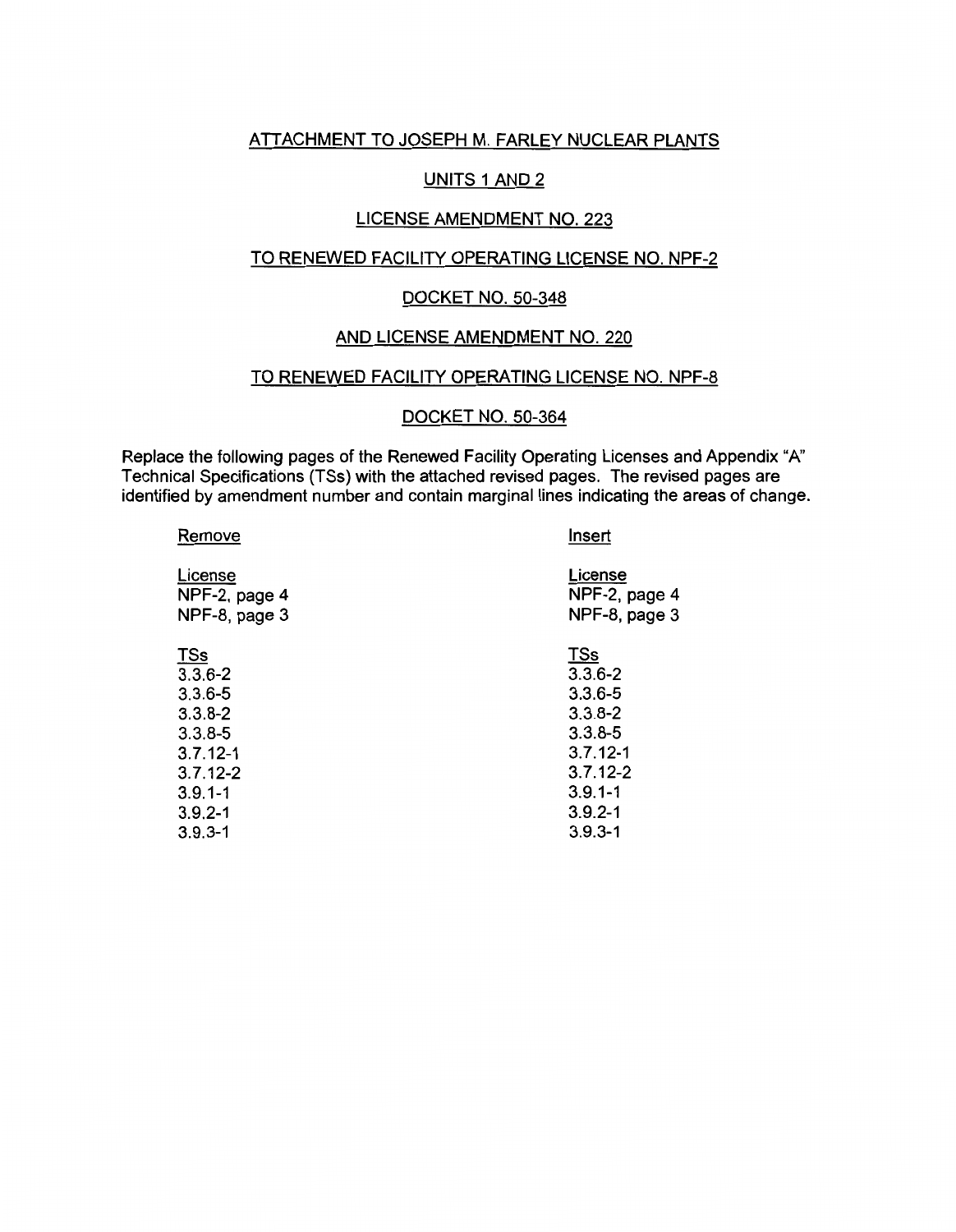## (2) Technical Specifications

The Technical Specifications contained in Appendix A, as revised through Amendment No. 223, are hereby incorporated in the renewed license. Southern Nuclear shall operate the facility in accordance with the Technical Specifications.

### (3) Additional Conditions

The matters specified in the following conditions shall be completed to the satisfaction of the Commission within the stated time periods following the issuance of the renewed license or within the operational restrictions indicated. The removal of these conditions shall be made by an amendment to the renewed license supported by a favorable evaluation by the Commission.

- a. Southern Nuclear shall not operate the reactor in Operational Modes 1 and 2 with less than three reactor coolant pumps in operation.
- b. Deleted per Amendment 13
- c. Deleted per Amendment 2
- d. Deleted per Amendment 2
- e. Deleted per Amendment 152

Deleted per Amendment 2

- f. Deleted per Amendment 158
- g. Southern Nuclear shall maintain a secondary water chemistry monitoring program to inhibit steam generator tube degradation. This program shall include:
	- 1) Identification of a sampling schedule for the critical parameters and control points for these parameters;
	- 2) Identification of the procedures used to quantify parameters that are critical to control points;
	- 3) Identification of process sampling points;
	- 4) A procedure for the recording and management of data;
	- 5) Procedures defining corrective actions for off control point chemistry conditions; and

 $\overline{\phantom{a}}$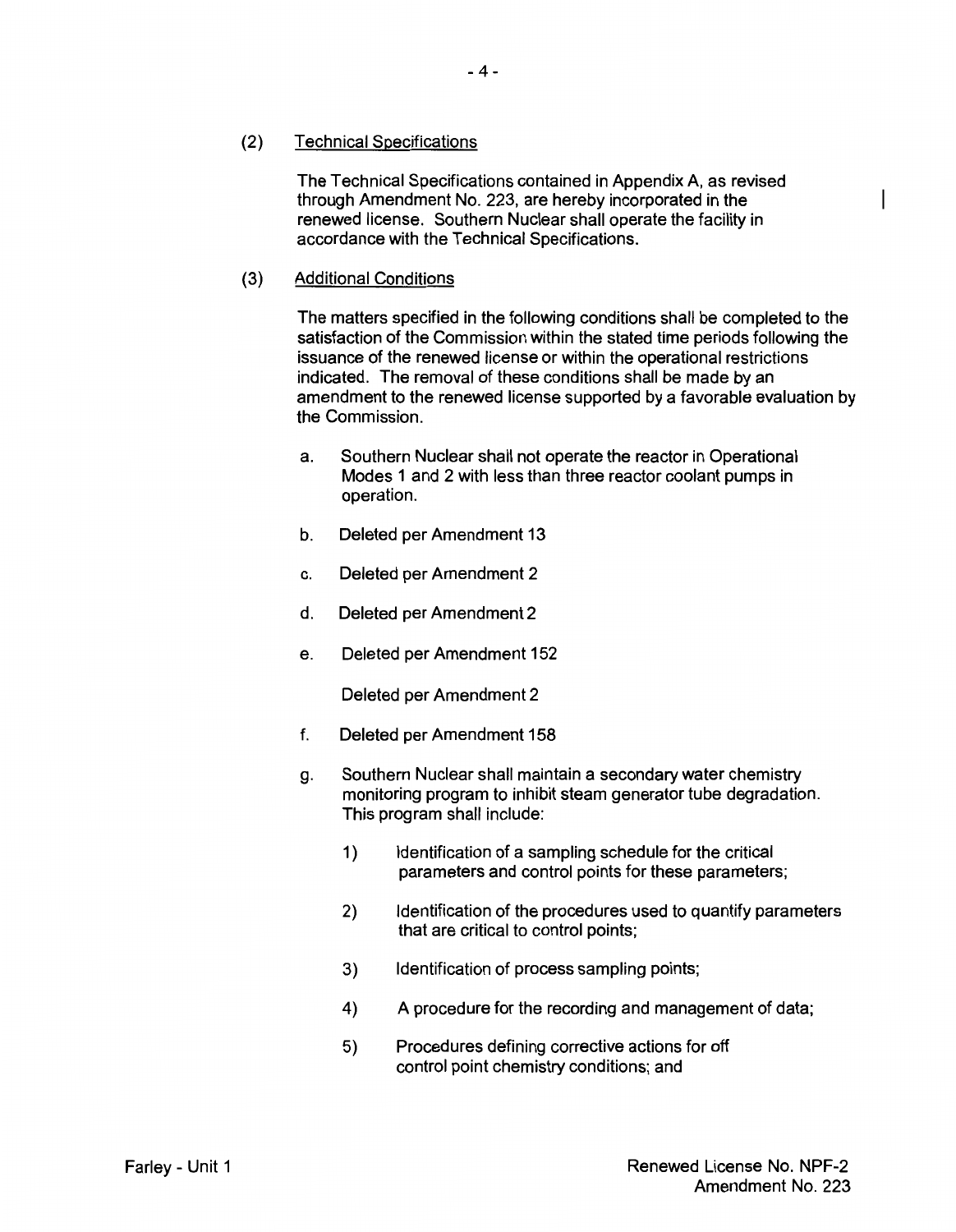- (2) Alabama Power Company, pursuant to Section 103 of the Act and 10 CFR Part 50, "Licensing of Production and Utilization Facilities," to possess but not operate the facility at the designated location in Houston County, Alabama in accordance with the procedures and limitations set forth in this renewed license.
- (3) Southern Nuclear, pursuant to the Act and 10 CFR Part 70, to receive, possess and use at any time special nuclear material as reactor fuel, in accordance with the limitations for storage and amounts required for reactor operation, as described in the Final Safety Analysis Report, as supplemented and amended;
- (4) Southern Nuclear, pursuant to the Act and 10 CFR Parts 30, 40 and 70, to receive, possess, and use at any time any byproduct, source and special nuclear material as sealed neutron sources for reactor startup, sealed sources for reactor instrumentation and radiation monitoring equipment calibration, and as fission detectors in amounts as required;
- (5) Southern Nuclear, pursuant to the Act and 10 CFR Parts 30, 40 and 70, to receive, possess, and use in amounts as required any byproduct, source or special nuclear material without restriction to chemical or physical form, for sample analysis or instrument calibration or associated with radioactive apparatus or components; and
- (6) Southern Nuclear, pursuant to the Act and 10 CFR Parts 30, 40 and 70, to possess, but not separate, such byproduct and special nuclear materials as may be produced by the operation of the facility.
- C. This renewed license shall be deemed to contain and is subject to the conditions specified in the Commission's regulations set forth in 10 CFR Chapter I and is subject to all applicable provisions of the Act and to the rules, regulations, and orders of the Commission now or hereafter in effect; and is subject to the additional conditions specified or incorporated below:
	- (1) Maximum Power Level

Southern Nuclear is authorized to operate the facility at reactor core power levels not in excess of 2775 megawatts thermal.

(2) Technical Specifications

The Technical Specifications contained in Appendix A, as revised through Amendment No. 220, are hereby incorporated in the renewed license. Southern Nuclear shall operate the facility in accordance with the Technical Specifications.

- (3) Deleted per Amendment 144
- (4) Deleted per Amendment 149
- (5) Deleted per Amendment 144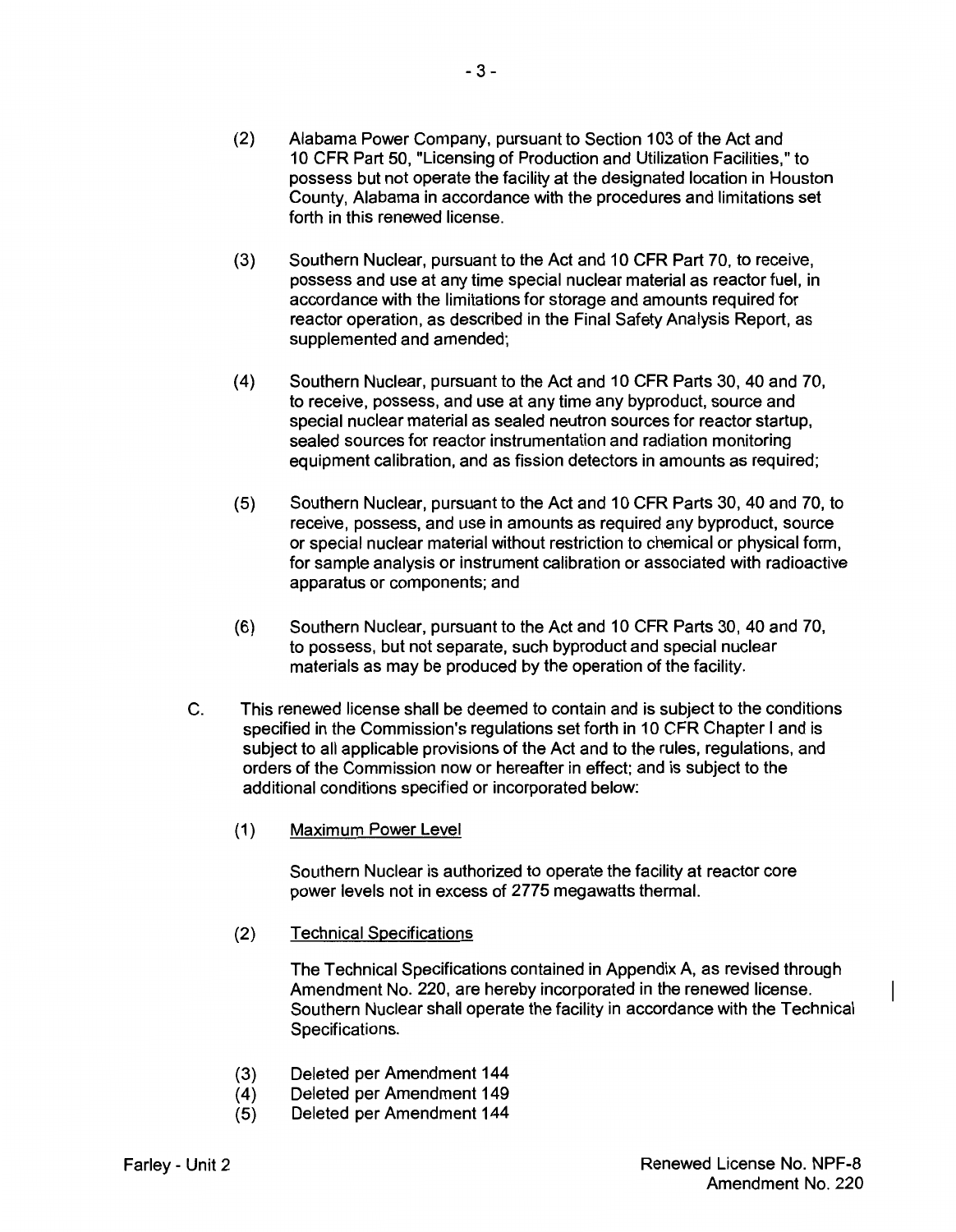$\begin{array}{c} \end{array}$ 

|                  | <b>ACTIONS</b>                                                                                                                                                                                                          |                        |                                                                                                                                                                                                                            |                        |  |
|------------------|-------------------------------------------------------------------------------------------------------------------------------------------------------------------------------------------------------------------------|------------------------|----------------------------------------------------------------------------------------------------------------------------------------------------------------------------------------------------------------------------|------------------------|--|
| <b>CONDITION</b> |                                                                                                                                                                                                                         | <b>REQUIRED ACTION</b> |                                                                                                                                                                                                                            | <b>COMPLETION TIME</b> |  |
| C.               | ------------NOTE------------<br>Only applicable during<br>movement of recently<br>irradiated fuel<br>assemblies within<br>containment.                                                                                  | C.1<br>$OR$            | Place and maintain<br>containment purge and<br>exhaust valves in closed<br>position.                                                                                                                                       | Immediately            |  |
|                  | One or more manual<br>channel(s) inoperable.<br>$\overline{OR}$<br>Two radiation<br>monitoring channels<br>inoperable.<br>OR<br><b>Required Action and</b><br>associated Completion<br>Time for Condition A not<br>met. | C.2                    | Enter applicable<br><b>Conditions and Required</b><br>Actions of LCO 3.9.3,<br>"Containment<br>Penetrations," for<br>containment purge and<br>exhaust isolation valves<br>made inoperable by<br>isolation instrumentation. | Immediately            |  |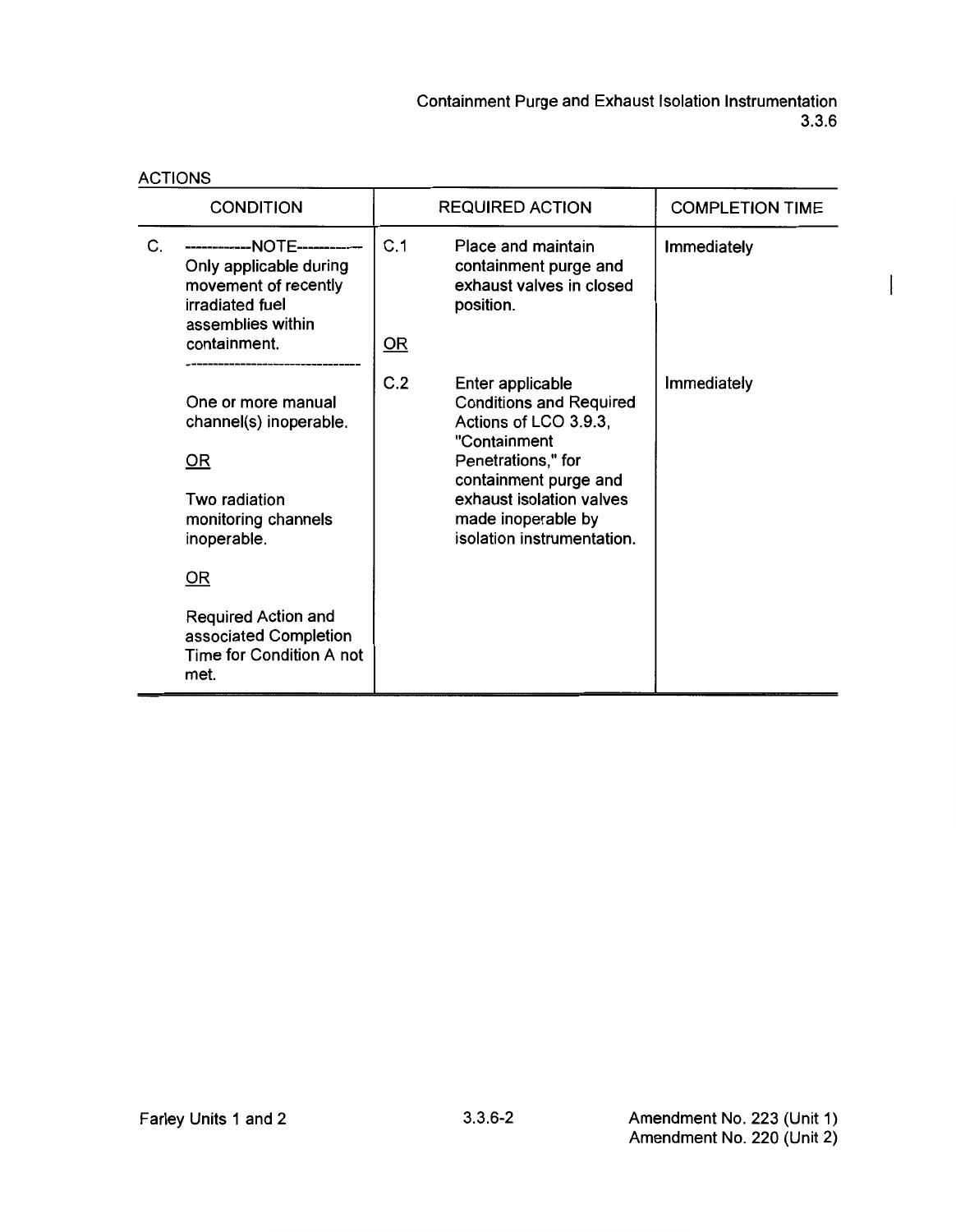|    | <b>FUNCTION</b>                                          | <b>APPLICABLE</b><br><b>MODES OR OTHER</b><br><b>SPECIFIED</b><br><b>CONDITIONS</b> | <b>REQUIRED</b><br><b>CHANNELS</b> | <b>SURVEILLANCE</b><br><b>REQUIREMENTS</b>                                                   | <b>TRIP SETPOINT</b>                                                                                                                   |
|----|----------------------------------------------------------|-------------------------------------------------------------------------------------|------------------------------------|----------------------------------------------------------------------------------------------|----------------------------------------------------------------------------------------------------------------------------------------|
| 1. | Manual Initiation                                        | $1,2,3,4$ (a)                                                                       | 2                                  | SR 3.3.6.6                                                                                   | <b>NA</b>                                                                                                                              |
| 2. | <b>Automatic Actuation Logic</b><br>and Actuation Relays | 1, 2, 3, 4                                                                          | 2 trains                           | SR 3.3.6.2<br>SR 3.3.6.3<br>SR 3.3.6.5<br>SR 3.3.6.8                                         | NA                                                                                                                                     |
| 3. | <b>Containment Radiation</b><br>Gaseous (R-24A, B)       | 1, 2, 3, 4<br>(a)                                                                   | $\overline{2}$                     | SR 3.3.6.1<br>SR 3.3.6.4<br>SR 3.3.6.7                                                       | ≤ 2.27 X 10 <sup>-2</sup> µCi/cc<br>(b)(c)<br>≤ 4.54 X 10 <sup>-3</sup> µCi/cc<br>(b)(d)<br>≤ 2.27 X 10 <sup>-3</sup> µCi/cc<br>(b)(e) |
| 4. | Containment Isolation -                                  |                                                                                     |                                    | Refer to LCO 3.3.2, "ESFAS Instrumentation," Function 3.a., for all initiation functions and |                                                                                                                                        |

## Table 3.3.6-1 (page 1 of 1) Containment Purge and Exhaust Isolation Instrumentation

(a) During movement of recently irradiated fuel assemblies within containment.

requirements.

(b) Above background with no flow.

Phase A

(c) With mini-purge in operation.<br>(d) With slow speed main purge i With slow speed main purge in operation.

(e) With fast speed main purge in operation.

 $\overline{\phantom{a}}$ 

ł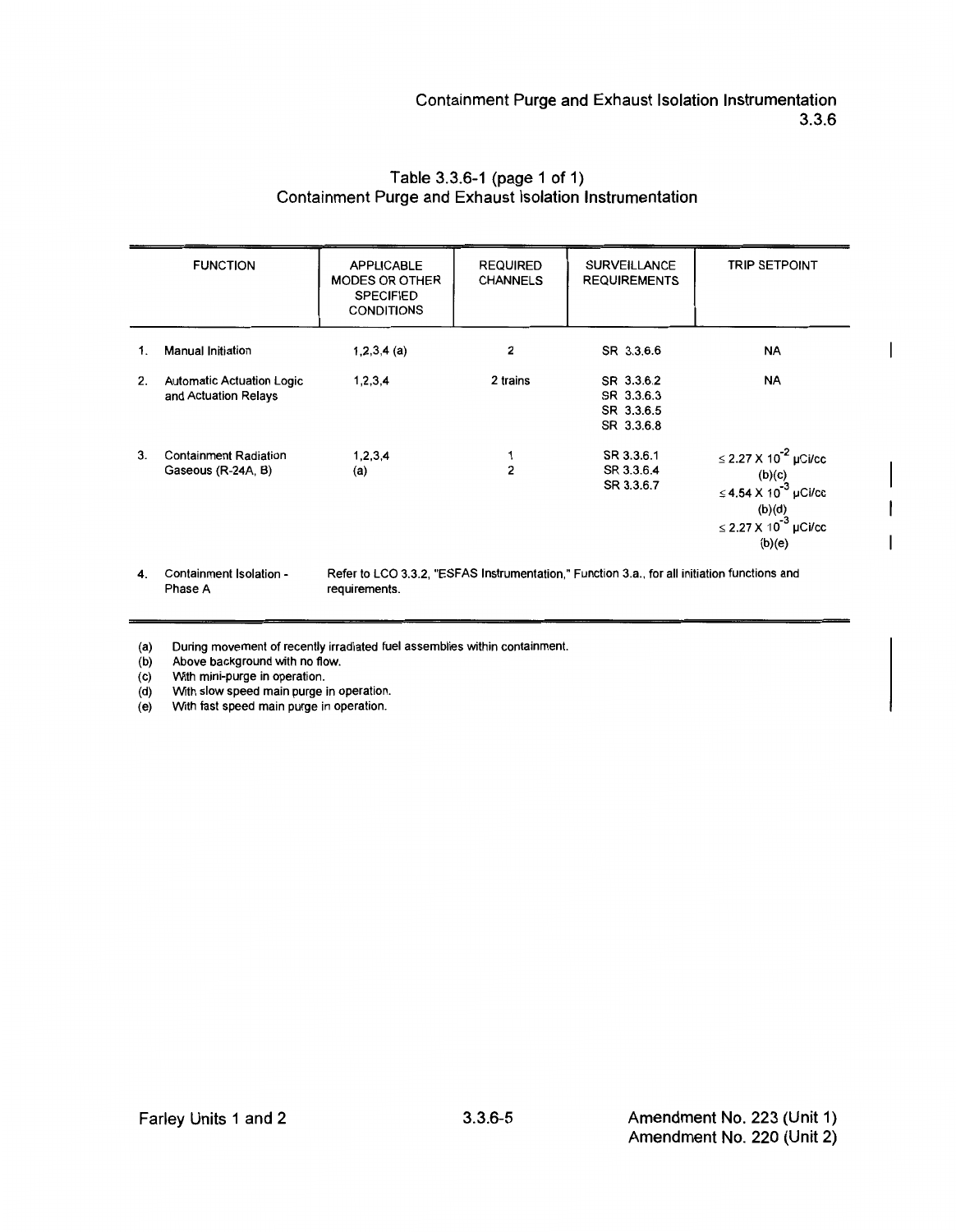$\overline{\phantom{a}}$ 

 $\overline{\phantom{a}}$ 

 $\overline{\phantom{a}}$ 

|    | <b>CONDITION</b>                                                                                                                                                                                                                                                                                                                                                                                                      | <b>REQUIRED ACTION</b>   |                                                                                               | <b>COMPLETION TIME</b> |
|----|-----------------------------------------------------------------------------------------------------------------------------------------------------------------------------------------------------------------------------------------------------------------------------------------------------------------------------------------------------------------------------------------------------------------------|--------------------------|-----------------------------------------------------------------------------------------------|------------------------|
| C. | ----------NOTE--------------<br>Only applicable to<br><b>Functions required</b><br><b>OPERABLE by Table</b><br>3.3.8-1 during<br>movement of recently<br>irradiated fuel<br>assemblies in the spent<br>fuel pool room.<br>Required Action and<br>associated Completion<br><b>Time for Condition A</b><br>or B not met during<br>movement of recently<br>irradiated fuel<br>assemblies in the spent<br>fuel pool room. | C.1                      | Suspend movement of<br>recently irradiated fuel<br>assemblies in the spent<br>fuel pool room. | Immediately            |
| D. | ----------NOTE--------------<br>Only applicable to<br><b>Functions required</b><br><b>OPERABLE by Table</b><br>3.3.8-1 in MODES 1-4.<br>Required Action and<br>associated Completion<br><b>Time for Condition A</b><br>or B not met in<br>MODE 1, 2, 3, or 4.                                                                                                                                                         | D.1<br><b>AND</b><br>D.2 | Be in MODE 3.<br>Be in MODE 5.                                                                | 6 hours<br>36 hours    |

ACTIONS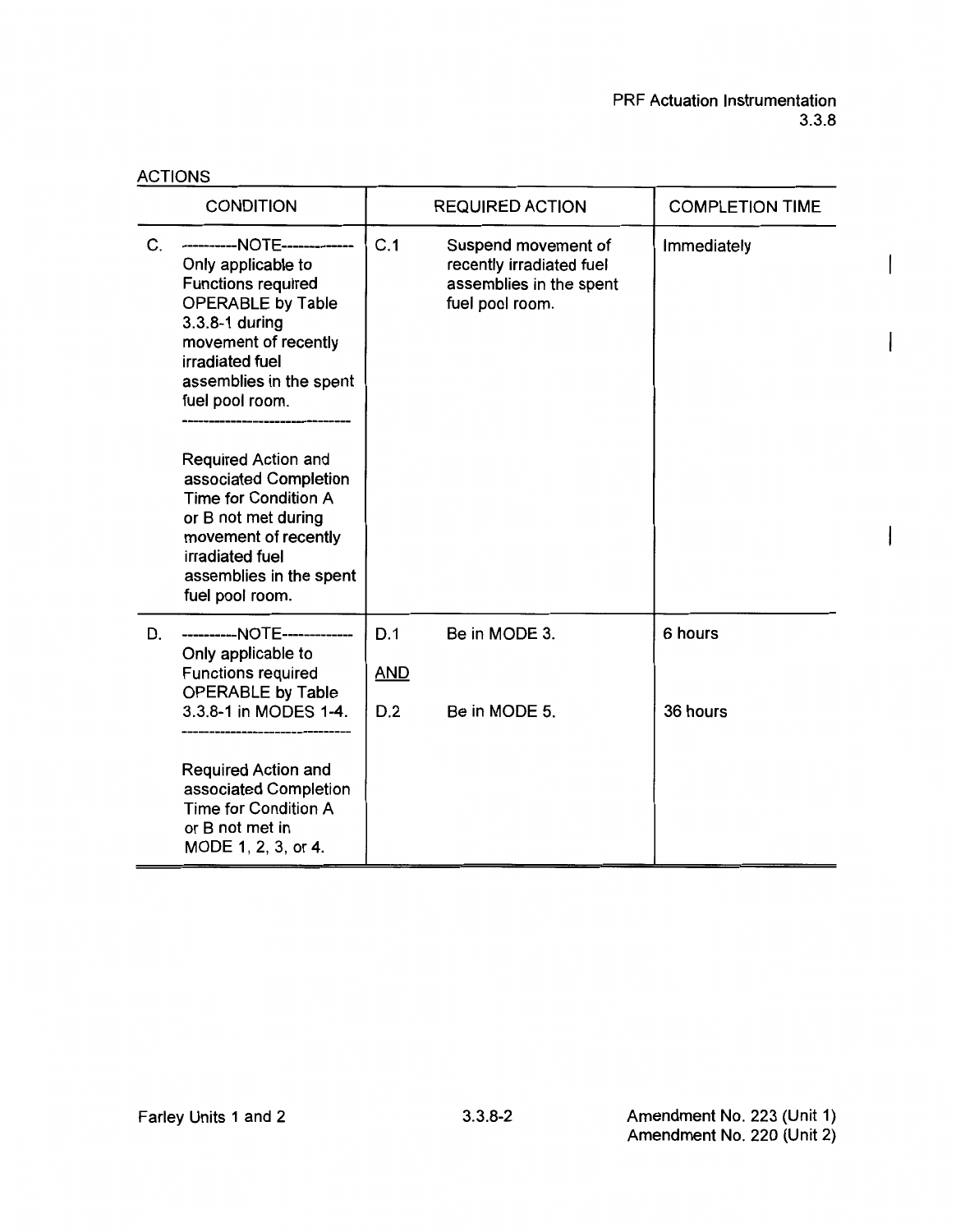#### PRF Actuation Instrumentation 3.3.8

### Table 3.3.8-1 (page 1 of 1) PRF Actuation Instrumentation

|    | <b>FUNCTION</b>                                                                           | <b>APPLICABLE</b><br><b>MODES OR OTHER</b><br><b>SPECIFIED</b><br><b>CONDITIONS</b> | <b>REQUIRED</b><br><b>CHANNELS</b> | <b>SURVEILLANCE</b><br><b>REQUIREMENTS</b>                                                 | <b>TRIP SETPOINT</b>                 |
|----|-------------------------------------------------------------------------------------------|-------------------------------------------------------------------------------------|------------------------------------|--------------------------------------------------------------------------------------------|--------------------------------------|
| 1. | <b>Manual Initiation</b>                                                                  | 1,2,3,4, (a)                                                                        | 2 trains                           | SR 3.3.8.6                                                                                 | <b>NA</b>                            |
| 2. | <b>Automatic Actuation Logic</b><br>and Actuation Relays                                  | 1,2,3,4                                                                             | 2 trains                           | SR 3.3.8.3<br>SR 3.3.8.4<br>SR 3.3.8.5                                                     | NA                                   |
| 3. | Spent Fuel Pool Room<br><b>Radiation Gaseous</b><br>$(R-25A, B)$                          | (a)                                                                                 | $\overline{2}$                     | SR 3.3.8.1<br>SR 3.3.8.2<br>SR 3.3.8.7                                                     | ≤ 8.73 x 10 <sup>-3</sup> µCi/cc (b) |
| 4. | Spent Fuel Pool Room<br><b>Ventilation Differential</b><br>Pressure<br>(PDSL-3989A and B) | (a)                                                                                 | $\overline{2}$                     | SR 3.3.8.6<br>SR 3.3.8.7                                                                   | <b>NA</b>                            |
| 5. | Containment Isolation -<br>Phase B                                                        | requirements.                                                                       |                                    | Refer to LCO 3.3.2, "ESFAS Instrumentation" Function 3.b, for all initiation Functions and |                                      |

(a) During movement of recently irradiated fuel assemblies in the spent fuel pool room.

(b) Above background with no flow.

 $\overline{\phantom{a}}$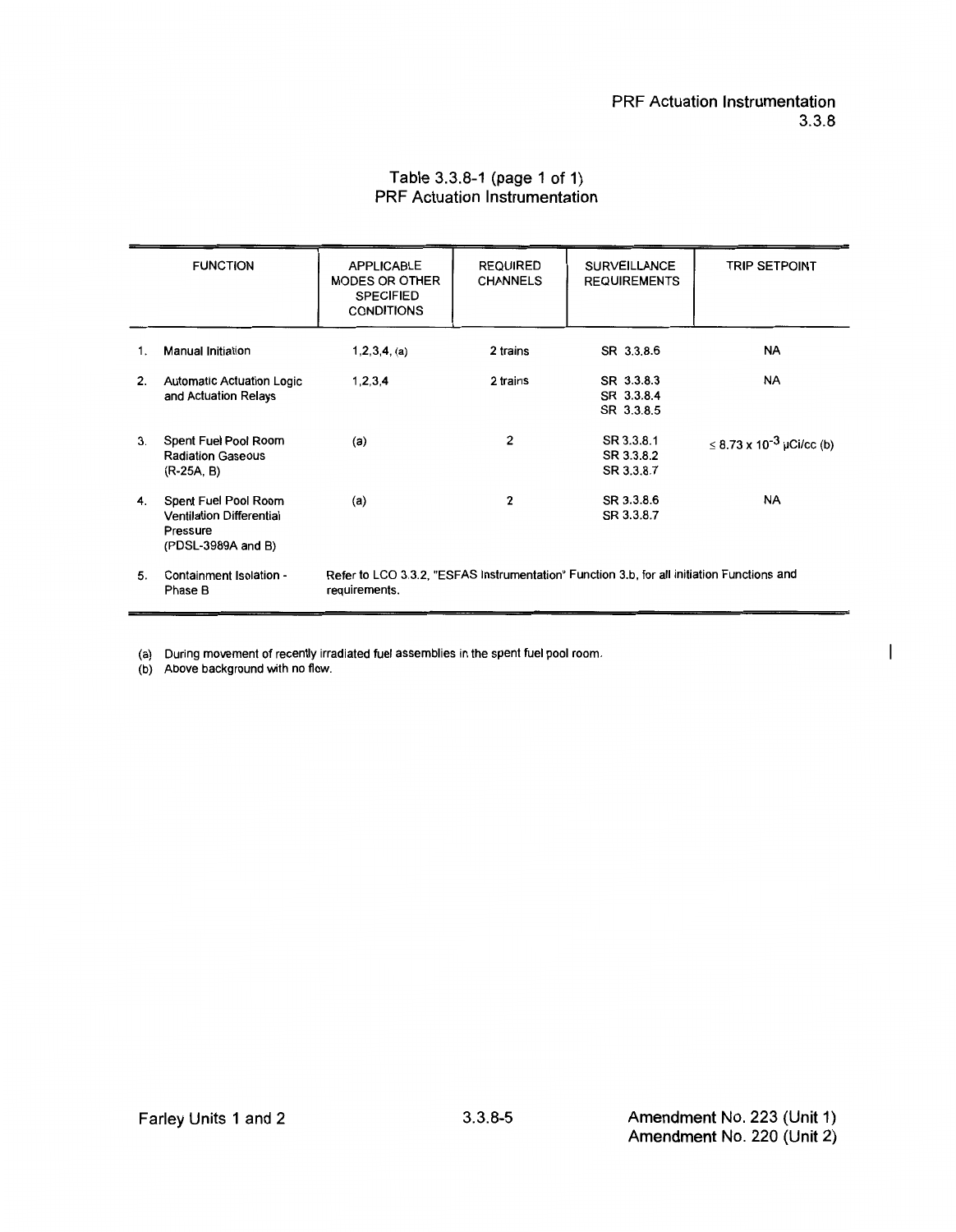I

#### 3.7 PLANT SYSTEMS

### 3. 7 .12 Penetration Room Filtration (PRF) System

## LCO 3.7.12 Two PRF trains shall be OPERABLE.

---------------------------------------- NOTE ----------------------------------------------- The PRF and Spent Fuel Pool Room (SFPR) boundaries may be opened intermittently under administrative control.

## APPLICABILITY: MODES 1, 2, 3, and 4 for post LOCA mode of operation, During movement of recently irradiated fuel assemblies in the SFPR for the fuel handling accident mode of operation.

### ACTIONS

|    | <b>CONDITION</b>                                                                                                                                                                                                              |                          | <b>REQUIRED ACTION</b>                                                                                                       | <b>COMPLETION TIME</b>     |
|----|-------------------------------------------------------------------------------------------------------------------------------------------------------------------------------------------------------------------------------|--------------------------|------------------------------------------------------------------------------------------------------------------------------|----------------------------|
| А. | One PRF train<br>inoperable.                                                                                                                                                                                                  | A.1                      | Restore PRF train to<br><b>OPERABLE</b> status.                                                                              | 7 days                     |
| В. | <b>Two PRF trains</b><br>inoperable in MODE 1, 2,<br>3, or 4 due to inoperable<br>PRF boundary.                                                                                                                               | B.1                      | Restore PRF boundary to<br><b>OPERABLE</b> status.                                                                           | 24 hours                   |
| C. | Required Action and<br>associated Completion<br>Time of Condition A or B<br>not met in MODE 1, 2, 3,<br>or $4$ .<br>OR<br><b>Two PRF trains</b><br>inoperable in MODE 1, 2,<br>3, or 4 for reasons other<br>than Condition B. | C.1<br><b>AND</b><br>C.2 | Be in MODE 3.<br>------------NOTE-----------<br>$LCO$ 3.0.4.a is not<br>applicable when entering<br>MODE 4.<br>Be in MODE 4. | 6 hours<br>12 hours        |
| D. | Required Action and<br>associated Completion<br>Time of Condition A not<br>met during movement of<br>recently irradiated fuel<br>assemblies in the SFPR.                                                                      | D.1<br>OR<br>D.2         | Place OPERABLE PRF<br>train in operation.<br>Suspend movement of<br>recently irradiated fuel<br>assemblies in the SFPR.      | Immediately<br>Immediately |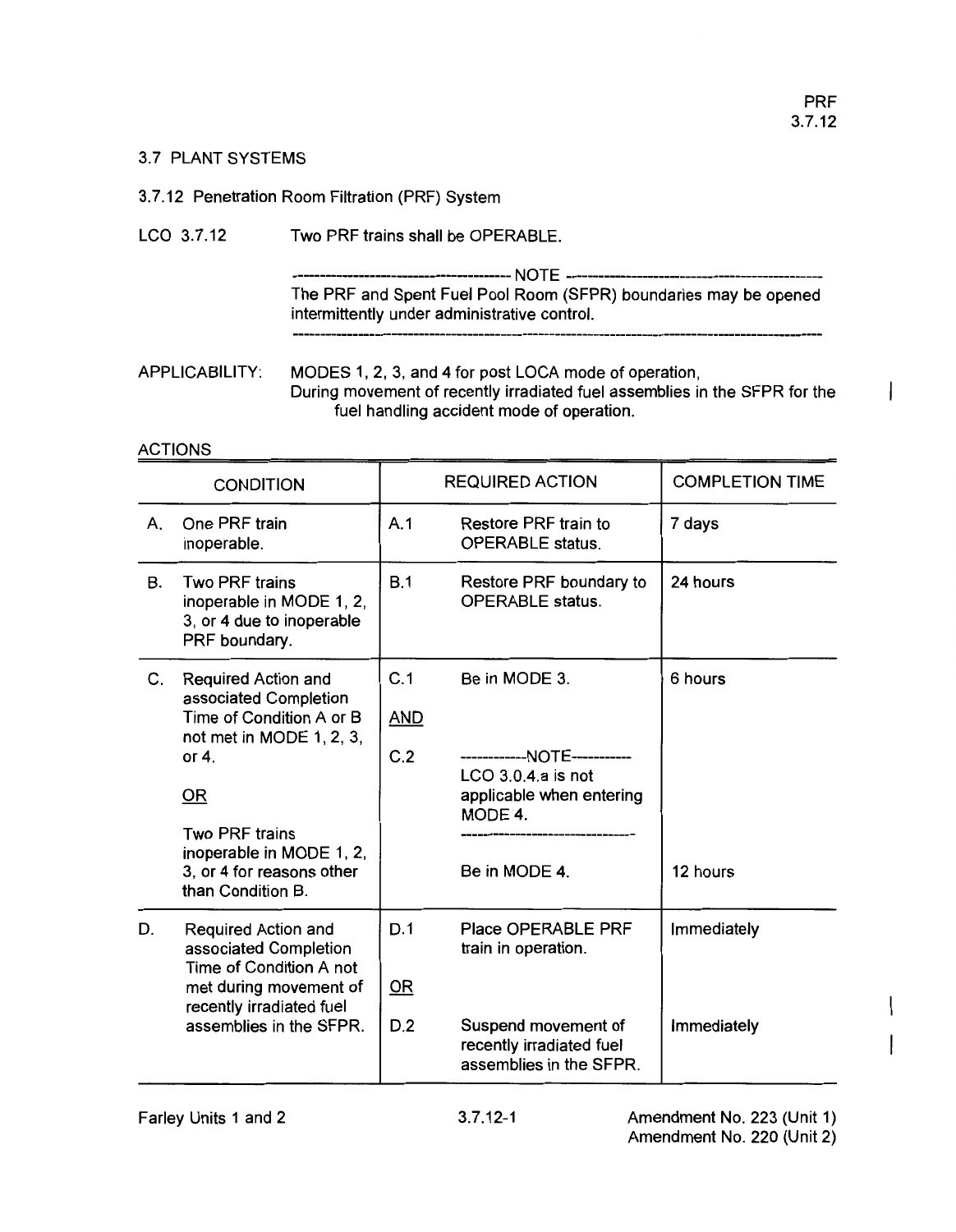$\overline{\phantom{a}}$ 

| <b>CONDITION</b>                                                                                       |     | <b>REQUIRED ACTION</b>                                                     | <b>COMPLETION TIME</b> |
|--------------------------------------------------------------------------------------------------------|-----|----------------------------------------------------------------------------|------------------------|
| Two PRF trains inoperable<br>during movement of<br>recently irradiated fuel<br>assemblies in the SFPR. | E.1 | Suspend movement of<br>recently irradiated fuel<br>assemblies in the SFPR. | Immediately            |

# SURVEILLANCE REQUIREMENTS

|             | <b>SURVEILLANCE</b>                                                                                                                                                                         | <b>FREQUENCY</b>                                                              |
|-------------|---------------------------------------------------------------------------------------------------------------------------------------------------------------------------------------------|-------------------------------------------------------------------------------|
| SR 3.7.12.1 | ----------NOTE---------------<br>Only required to be met during movement of recently<br>irradiated fuel assemblies in the SFPR.                                                             |                                                                               |
|             | Verify two PRF trains aligned to the SFPR.                                                                                                                                                  | In accordance with<br>the Surveillance<br><b>Frequency Control</b><br>Program |
| SR 3.7.12.2 | Operate each PRF train for $\geq$ 15 minutes in the<br>applicable mode of operation (post LOCA and/or<br>refueling accident).                                                               | In accordance with<br>the Surveillance<br><b>Frequency Control</b><br>Program |
| SR 3.7.12.3 | Perform required PRF filter testing in accordance with<br>the Ventilation Filter Testing Program (VFTP).                                                                                    | In accordance with<br>the VFTP                                                |
| SR 3.7.12.4 | Verify each PRF train actuates and the normal spent<br>fuel pool room ventilation system isolates on an<br>actual or simulated actuation signal.                                            | In accordance with<br>the Surveillance<br><b>Frequency Control</b><br>Program |
| SR 3.7.12.5 | Verify one PRF train can maintain a pressure<br>$\le$ -0.125 inches water gauge with respect to adjacent<br>areas during the post LOCA mode of operation at a<br>flow rate $\leq 5500$ cfm. | In accordance with<br>the Surveillance<br><b>Frequency Control</b><br>Program |
| SR 3.7.12.6 | Verify one PRF train can maintain a slightly negative<br>pressure with respect to adjacent areas during the<br>fuel handling accident mode of operation at a flow<br>rate $\leq$ 5500 cfm.  | In accordance with<br>the Surveillance<br><b>Frequency Control</b><br>Program |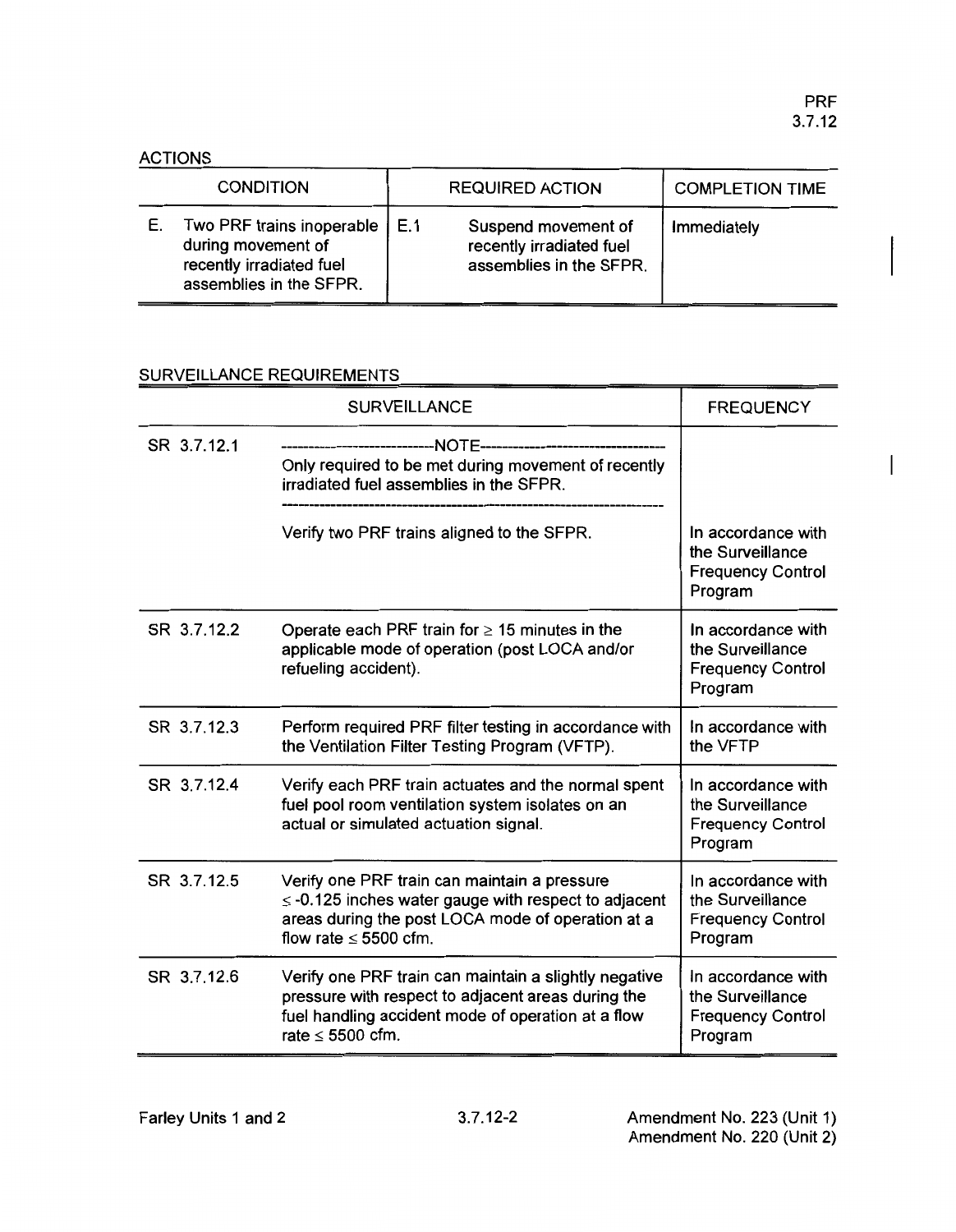#### 3.9 REFUELING OPERATIONS

#### 3.9.1 Boron Concentration

LCO 3.9.1 Boron concentrations of the Reactor Coolant System, the refueling canal, and the refueling cavity shall be maintained within the limit specified in the COLR.

APPLICABILITY: MODE 6.

----------------------------------------------------------NO TE---------------------------------------------------------- Only applicable to the refueling canal and refueling cavity when connected to the RCS.

#### ACTIONS

|    | <b>CONDITION</b>                         |            | <b>REQUIRED ACTION</b>                                                | <b>COMPLETION TIME</b> |
|----|------------------------------------------|------------|-----------------------------------------------------------------------|------------------------|
| А. | Boron concentration not<br>within limit. | A.1        | Suspend positive<br>reactivity additions.                             | Immediately            |
|    |                                          | <b>AND</b> |                                                                       |                        |
|    |                                          | A.2        | Initiate action to restore<br>boron concentration to<br>within limit. | Immediately            |

### SURVEILLANCE REQUIREMENTS **EXAMPLE AND A SURVEILLANCE**

|            | <b>SURVEILLANCE</b>                                                  | <b>FREQUENCY</b>                                                              |
|------------|----------------------------------------------------------------------|-------------------------------------------------------------------------------|
| SR 3.9.1.1 | Verify boron concentration is within the limit specified<br>in COLR. | In accordance with<br>the Surveillance<br><b>Frequency Control</b><br>Program |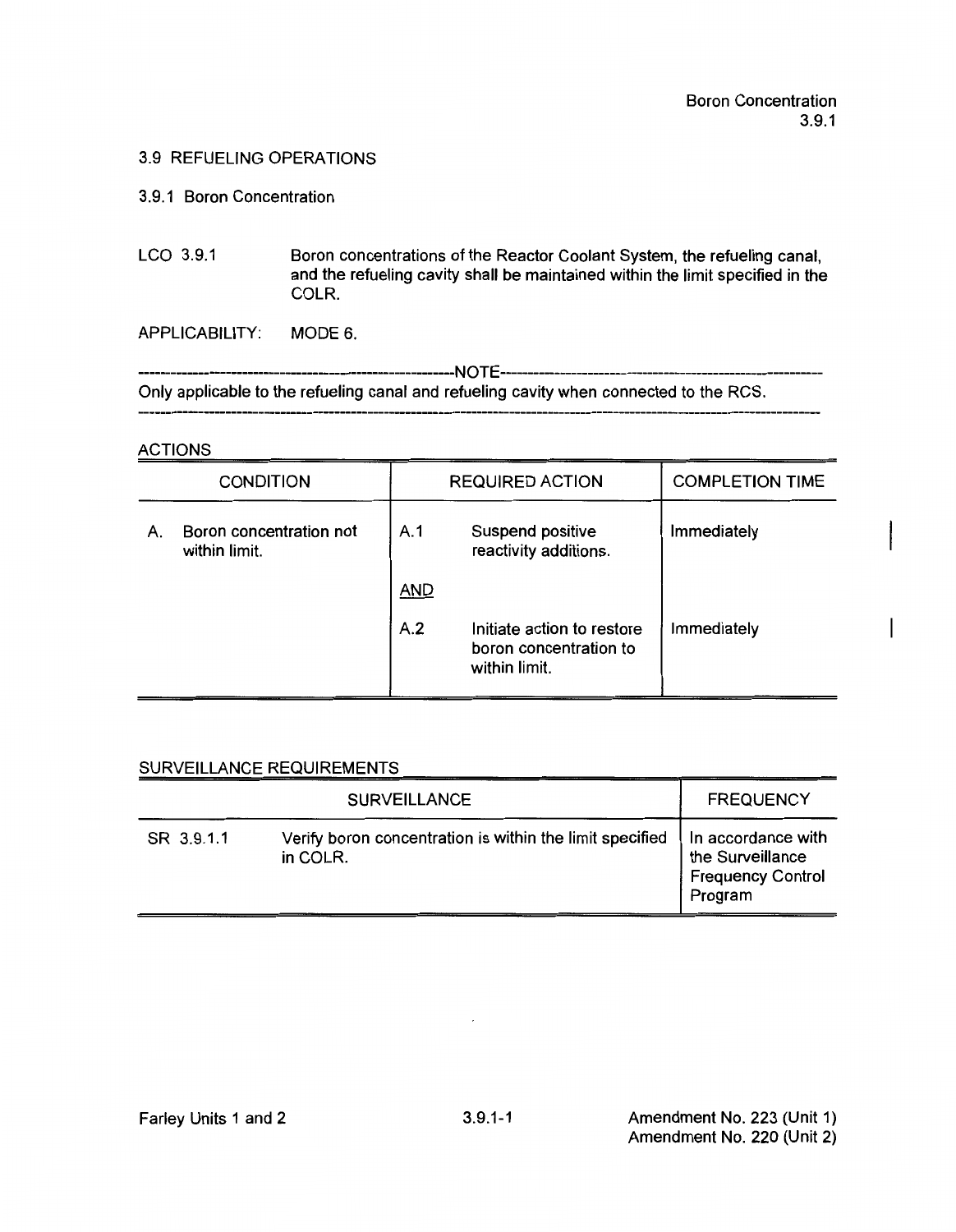### 3.9 REFUELING OPERATIONS

#### 3.9.2 Nuclear Instrumentation

LCO 3.9.2 Two source range neutron flux monitors and one channel of audible count rate shall be OPERABLE.

APPLICABILITY: MODE 6.

## ACTIONS

|             | <b>CONDITION</b>                                                  |            | <b>REQUIRED ACTION</b>                                                                                                                     | <b>COMPLETION TIME</b> |
|-------------|-------------------------------------------------------------------|------------|--------------------------------------------------------------------------------------------------------------------------------------------|------------------------|
| A.          | One required source range<br>neutron flux monitor<br>inoperable.  | A.1        | -----------NOTE-----------<br><b>CORE ALTERATIONS</b><br>may continue to restore<br>an inoperable source<br>range neutron flux<br>monitor. |                        |
|             |                                                                   |            | <b>Suspend CORE</b><br><b>ALTERATIONS.</b>                                                                                                 | Immediately            |
|             |                                                                   | <b>AND</b> |                                                                                                                                            |                        |
|             |                                                                   | A.2        | Suspend positive<br>reactivity additions.                                                                                                  | Immediately            |
| B.          | Two required source range<br>neutron flux monitors<br>inoperable. | B.1        | Initiate action to restore<br>one source range<br>neutron flux monitor to<br><b>OPERABLE status.</b>                                       | Immediately            |
|             |                                                                   | <b>AND</b> |                                                                                                                                            |                        |
|             |                                                                   | B.2        | Perform SR 3.9.1.1.                                                                                                                        | Once per<br>12 hours   |
| $C_{\cdot}$ | No audible count rate.                                            | C.1.       | Initiate action to isolate<br>unborated water<br>sources.                                                                                  | Immediately            |

 $\overline{\phantom{a}}$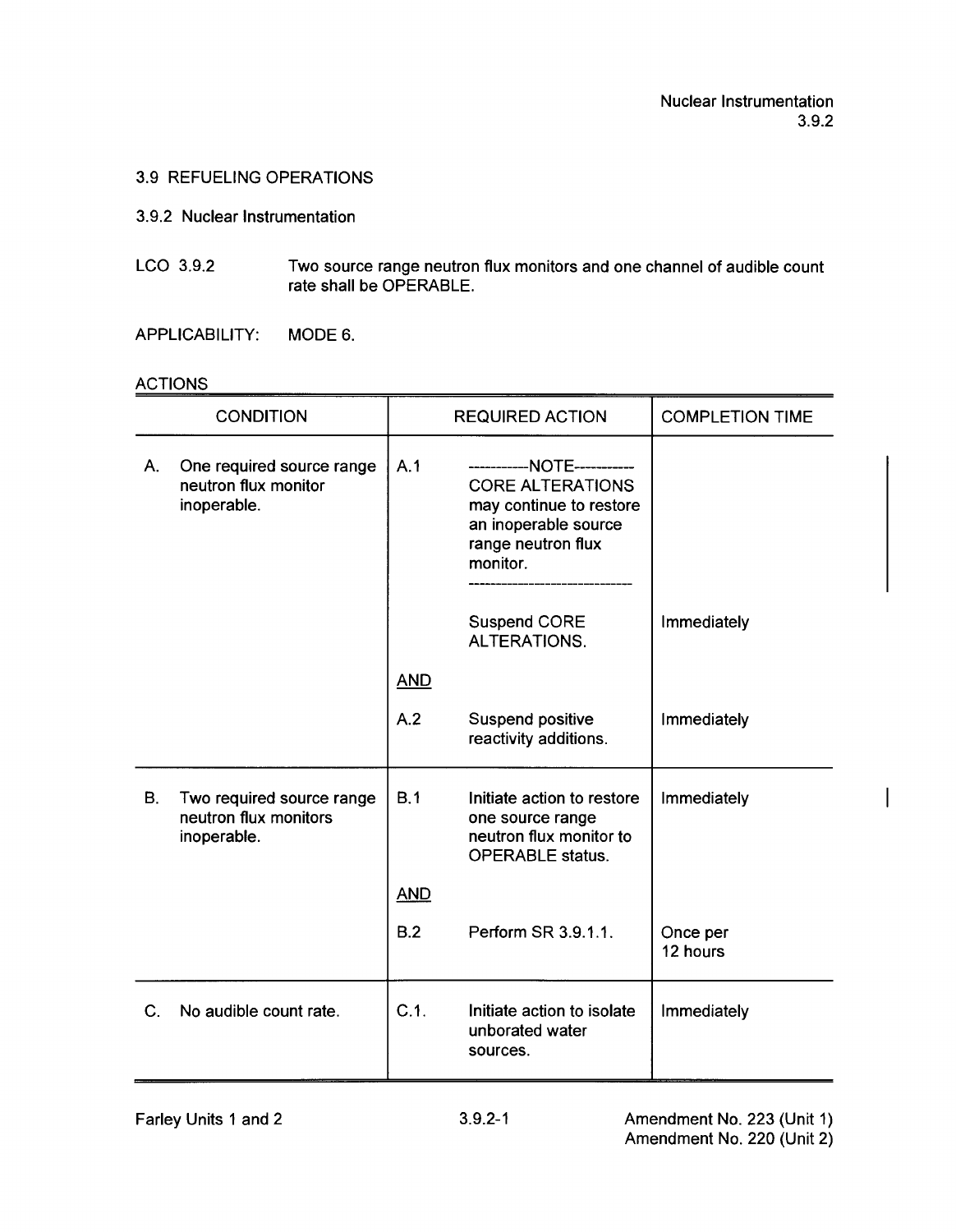#### 3.9 REFUELING OPERATIONS

#### 3.9.3 Containment Penetrations

#### LCO 3.9.3 The containment penetrations shall be in the following status:

- a. The equipment hatch is capable of being closed and held in place by four bolts;
- b. One door in each air lock is capable of being closed; and
- c. Each penetration providing direct access from the containment atmosphere to the outside atmosphere either:
	- 1. closed by a manual or automatic isolation valve, blind flange, or equivalent, or
	- 2. capable of being closed by an OPERABLE Containment Purge and Exhaust Isolation System.

---NOTE----Penetration flow path(s) providing direct access from the containment atmosphere to the outside atmosphere may be unisolated under administrative control.

APPLICABILITY: During movement of recently irradiated fuel assemblies within containment.

### ACTIONS

| <b>CONDITION</b>                                                   | <b>REQUIRED ACTION</b> |                                                                                      | <b>COMPLETION TIME</b> |
|--------------------------------------------------------------------|------------------------|--------------------------------------------------------------------------------------|------------------------|
| One or more containment<br>penetrations not in<br>required status. | A.1                    | Suspend movement of<br>recently irradiated fuel<br>assemblies within<br>containment. | Immediately            |

 $\overline{\phantom{a}}$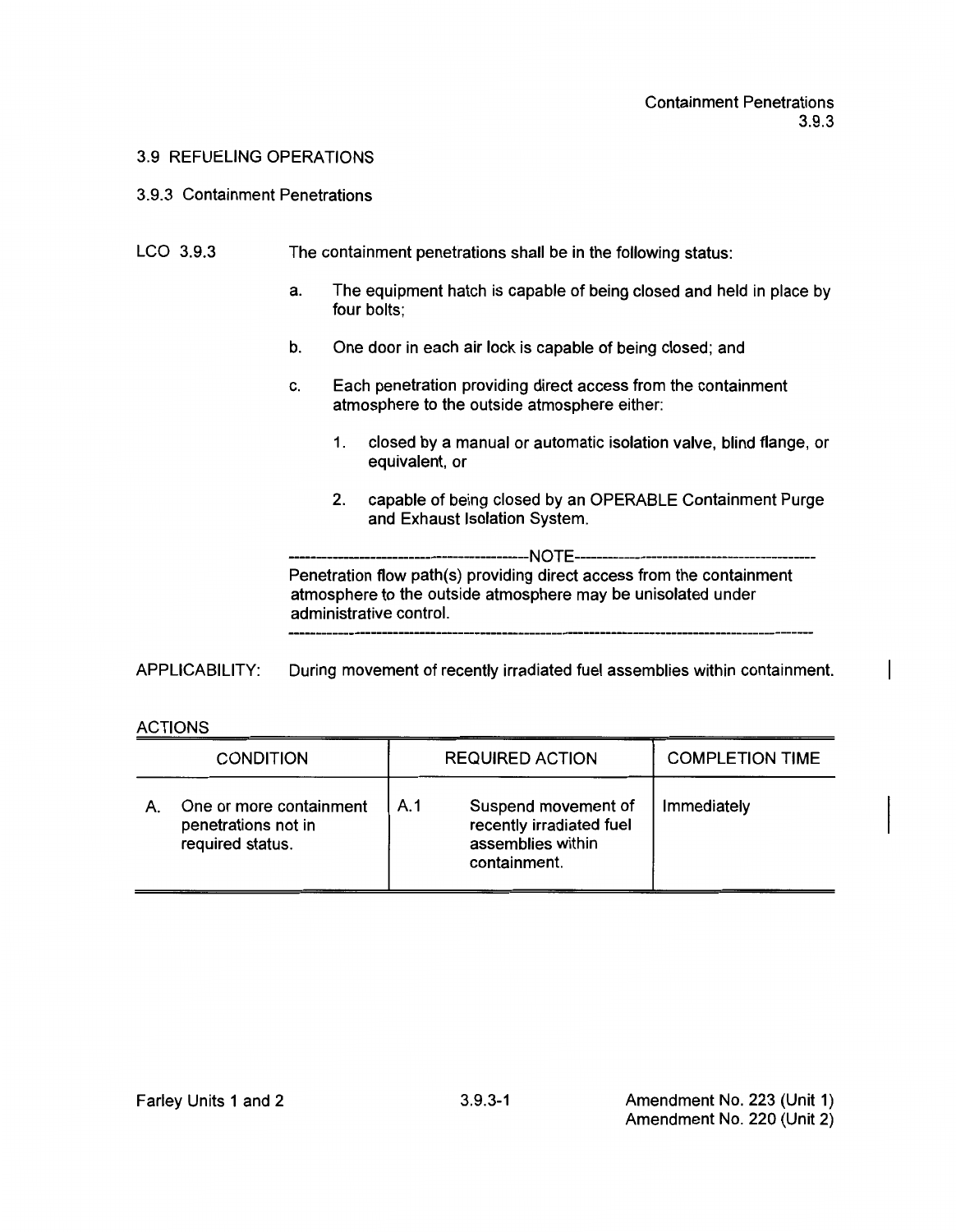

#### **UNITED STATES NUCLEAR REGULATORY COMMISSION WASHINGTON, D.C. 20555-0001**

# SAFETY EVALUATION BY THE OFFICE OF NUCLEAR REACTOR REGULATION

# RELATED TO

## AMENDMENT NO. 223 TO RENEWED FACILITY OPERATING LICENSE NO. NPF-2

AND

# AMENDMENT NO. 220 TO RENEWED FACILITY OPERATING LICENSE NO. NPF-8

# SOUTHERN NUCLEAR OPERATING COMPANY

# JOSEPH M. FARLEY NUCLEAR PLANT, UNITS 1 AND 2

# DOCKET NOS. 50-348 AND 50-364

## 1.0 INTRODUCTION

By application dated November 29, 2018 (Agencywide Documents Access and Management System (ADAMS) Accession No. ML 18333A350) Southern Nuclear Operating Company, Inc. (SNC, the licensee) submitted a request to change the Joseph M. Farley Nuclear Plant, Units 1 and 2 (Farley), Technical Specifications (TSs).

The proposed amendment would revise TSs to remove the requirements for containment, containment purge and exhaust isolation radiation instrumentation, penetration room filtration (PRF) system, and associated PRF system actuation instrumentation associated with the spent fuel pool (SFP) room to be operable after sufficient radioactive decay of irradiated fuel has occurred following a plant shutdown. The proposed amendment also deletes the requirement to immediately suspend core alterations when boron concentration is not within the required limit during refueling and adds a Note to permit fuel assemblies, sources, and reactivity control components to be moved if necessary to restore operability of a required inoperable source range neutron flux monitor during refueling. The licensee requested to partially adopt Technical Specifications Task Force (TSTF) traveler TSTF-51, "Revise containment requirements during handling irradiated fuel and core alterations," Revision 2 (ADAMS Accession No. ML040400343) and TSTF-471, "Eliminate use of term CORE AL TERA TIONS in ACTIONS and Notes," Revision 1 (ADAMS Accession No. ML19101A215).

To support this proposed amendment, the licensee requested a licensing basis change to the Farley fuel handling accident (FHA) analysis. The proposed revised FHA analysis would reduce the fuel decay period following plant shutdown and eliminate the reliance on auxiliary building closure and PRF system filtration for containment and filtration of radioactivity during an FHA. Additionally, the main control room timing would be increased to allow margin for radiation monitoring instrumentation response timing.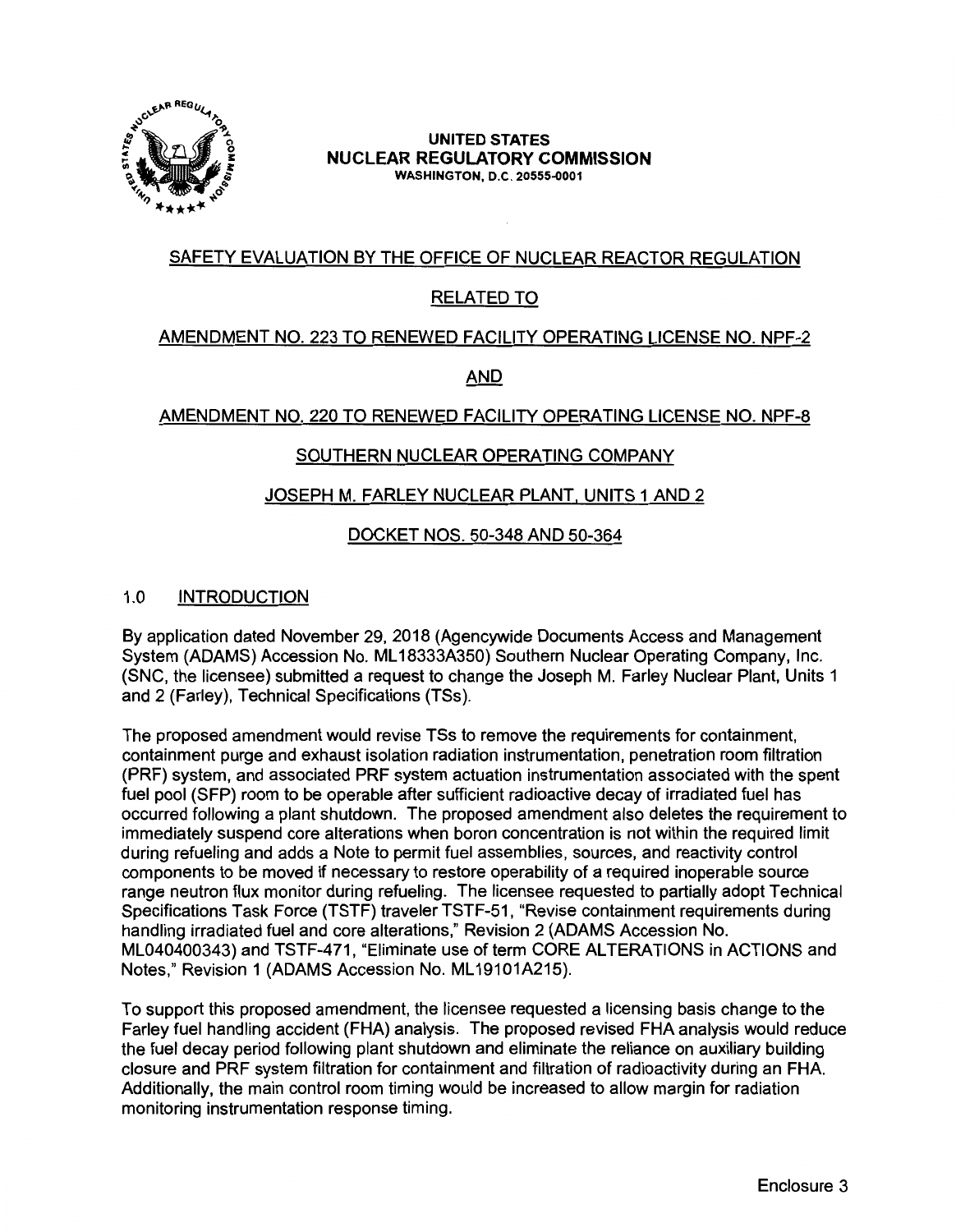#### 2.0 REGULATORY EVALUATION

#### 2.1 System Description

In its letter dated November 29, 2018, the licensee stated, in part, that:

During refueling operations, the containment serves to contain fission product radioactivity that may be released from the reactor core following an accident (i.e., FHA), such that off-site and MCR [Main Control Room] radiation exposures are maintained within the requirements 10 CFR 50.67.

Containment purge and exhaust isolation instrumentation closes the containment isolation valves in the mini purge and main purge systems. This action isolates the containment atmosphere from the environment to minimize releases of radioactivity in the event of an accident.

Two radiation monitoring channels are provided as input to the containment purge and exhaust isolation. The two channels measure radiation in the containment purge exhaust. Both detectors will respond to events that release radioactivity to containment, including an FHA during refueling. A high radiation signal from either detector initiates containment purge isolation, which closes containment isolation valves in the mini purge and main purge systems.

The PRF system filters airborne radioactive particulates from the area of the fuel pool following an FHA. The system initiates filtered ventilation of the SFP room following receipt of a high radiation signal or a low air flow signal from the normal ventilation system. The system initiates filtered ventilation of the ECCS pump rooms and penetration area following receipt of a containment isolation actuation signal and manual isolation of the SFP room.

#### **2.2**  Licensee Proposed TS Changes

The proposed changes would change the TSs applicability of the containment purge and exhaust isolation instrumentation, the PRF actuation instrumentation, the PRF system, and the containment penetrations such that they are no longer required to be operable when moving irradiated fuel assemblies within containment but are required when moving recently irradiated fuel assemblies within containment. The proposed changes would allow core alterations to continue when boron concentration within the reactor coolant system, refueling canal, and reactor cavity is not within its limit and when the containment purge and exhaust isolation instrumentation is inoperable.

# 2.2.1 Revision to TS 3.3.6, Table 3.3.6-1

Current TS 3.3.6, Table 3.3.6-1, "Applicable Modes or Other Specified Conditions" for Functions 1. Manual Initiation and 3. Containment Radiation Gaseous (R-24A, B) are Modes 1, 2, 3, 4, (a), (b).

Current Notes (a) and (b) state:

- (a) During CORE ALTERATIONS.
- (b) During movement of irradiated fuel assemblies within containment.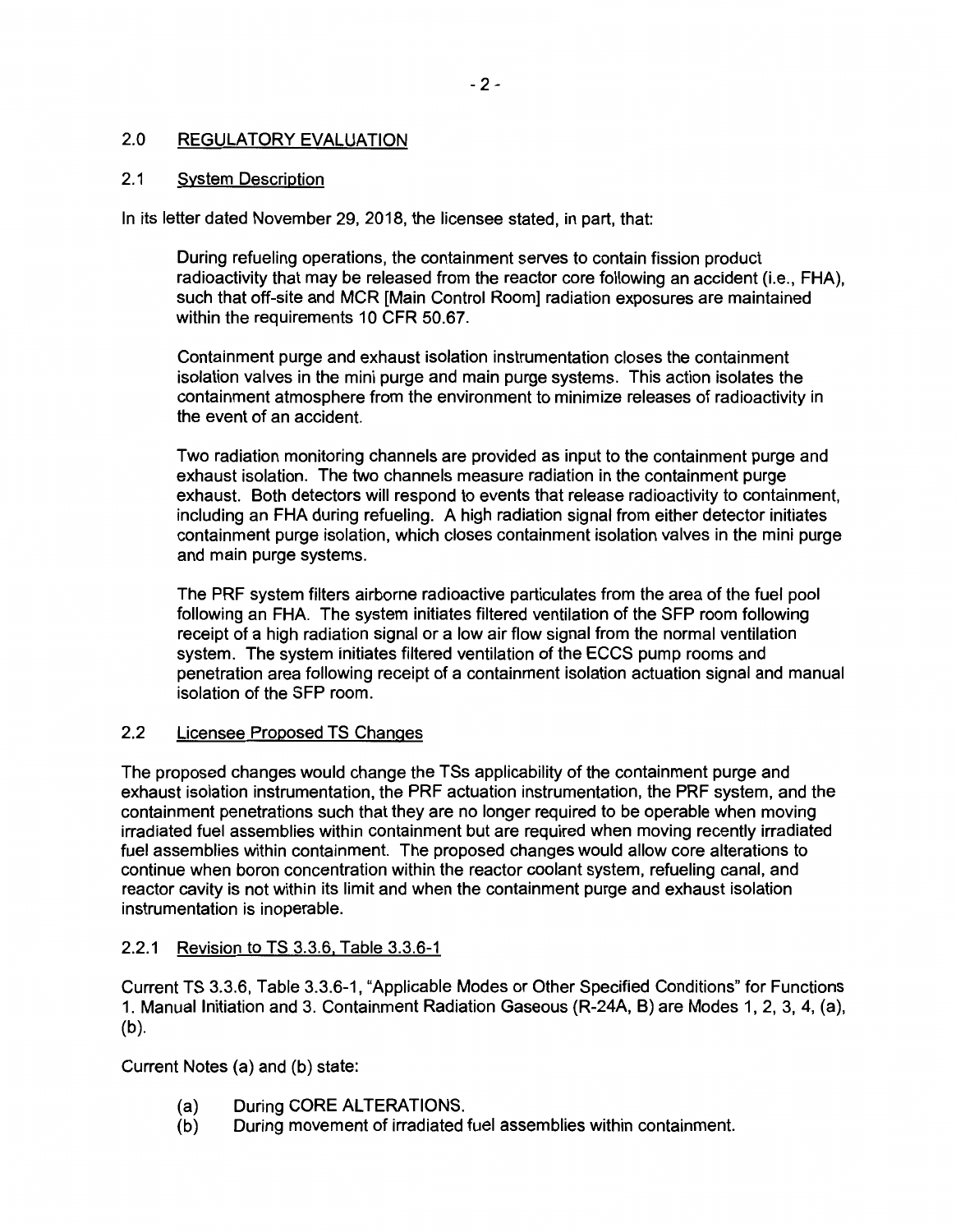The licensee proposed the following changes:

In Table 3.3.6-1, the "Applicable Modes or Other Specified Conditions" for the functions Manual Initiation and Containment Radiation Gaseous (R-24A, 8) to be Modes 1, 2, 3, 4. The specified condition (a) "During CORE ALTERATIONS" is deleted, specified condition (b) is re-lettered to (a), and the word recently is added. Proposed new Note (a) states:

(a) During movement of recently irradiated fuel assemblies within containment.

The remaining Notes in TS table 3.3.6-1 are re-lettered from (c), (d), (e), and (f) to (b), (c), (d), and (e), respectively. All the Notes referenced in TS Table 3.3.6-1 are revised to reflect the relettering.

Current Note in TS 3.3.6, Condition C, is revised from:

"Only applicable during CORE AL TERA TIONS or movement of irradiated fuel assemblies within containment."

to:

"Only applicable during movement of recently irradiated fuel assemblies within containment."

## 2.2.2 Revision to TS 3.3.8

The current TS 3.3.8, Table 3.3.8-1, "PRF Actuation Instrumentation," Note (a) states:

(a) During movement of irradiated fuel assemblies in spent fuel pool room.

The licensee proposed to add the word "recently", as shown below:

(a) During movement of recently irradiated fuel assemblies in the spent fuel pool room.

Consistent with this proposed change, the licensee proposed to change TS 3.3.8, Condition C and Required Action C.1, to also add the word "recently" before "irradiated fuel assemblies in the spent fuel pool room."

### 2.2.3 Revision to TS 3. 7.12

Current TS 3.7.12, "Penetration Room Filtration (PRF) System," is applicable in Modes 1, 2, 3, and 4 for post LOCA [loss of coolant accident] mode of operation, and during movement of irradiated fuel assemblies in the SFPR [spent fuel pool room] for the fuel handling accident [FHA] mode of operation.

The licensee proposed to revise the applicability by adding the word recently, as shown below:

... During movement of recently irradiated fuel assemblies ...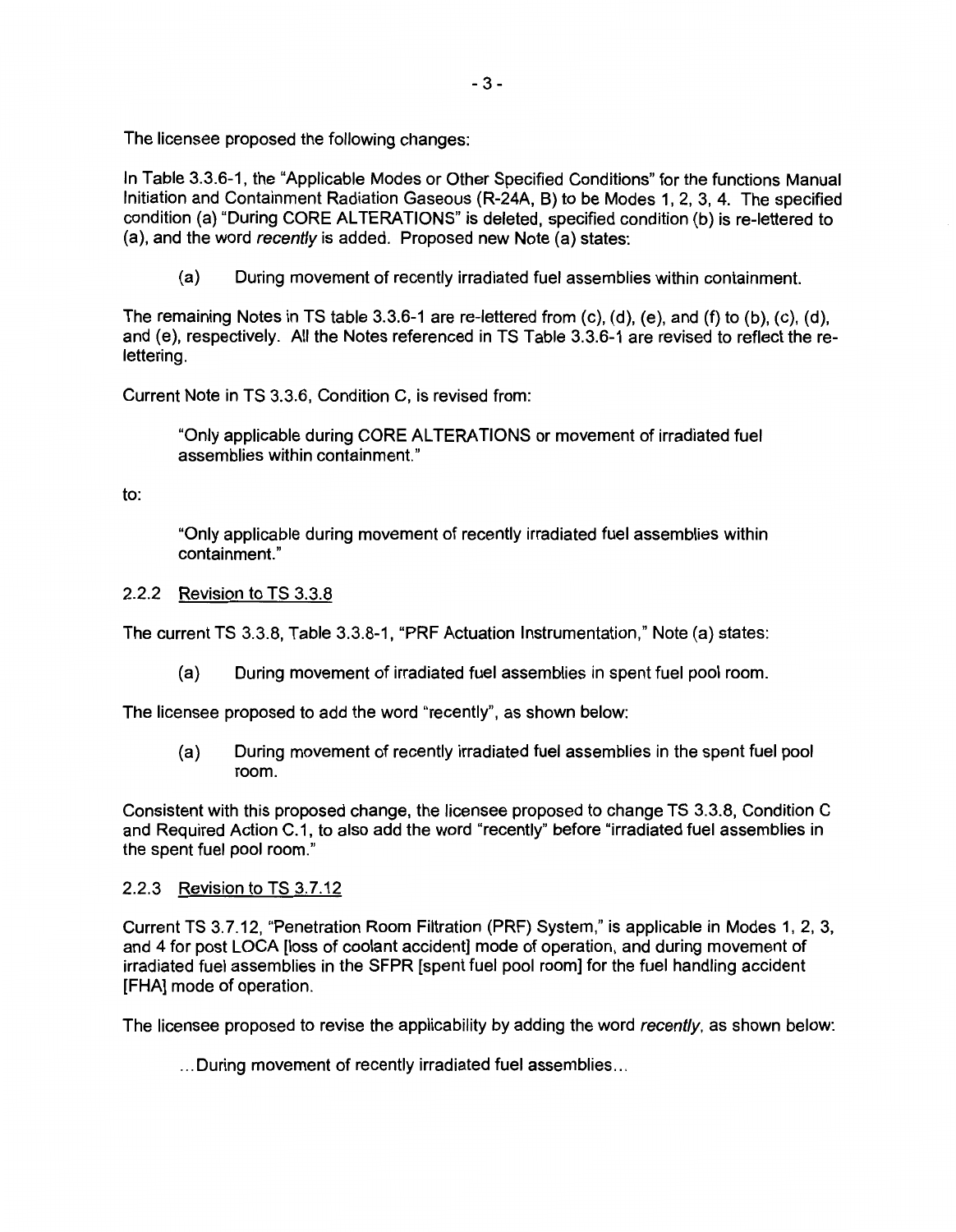TS 3.7.12 Condition and Required Actions D and E are revised to reflect this change.

In addition, the licensee proposed to revise surveillance requirement (SR) 3.7.12.1 Note, in part, from:

Only required to be performed during movement of irradiated fuel assemblies in the **SFPR.** 

to:

Only required to be met during movement of recently irradiated fuel assemblies in the **SFPR.** 

### 2.2.4 Revision to TS 3.9.1

Current TS 3.9.1, "Boron Concentration," requires suspending core alterations if the boron concentration is not within its limits.

The licensee proposed to revise TS 3.9.1, Required Action, by deleting Required Action A.1, "Suspend CORE ALTERATIONS," and re-numbering Required Actions A.2 and A.3 to A.1 and A.2, respectively.

#### 2.2.5 Revision to TS 3.9.2

Current TS 3.9.2, "Nuclear Instrumentation," requires two source range neutron flux monitors to be operable during Mode 6 [refueling].

The licensee proposed to revise TS 3.9.2, Conditions A and 8 by adding the word "required" to Conditions A and 8. Proposed Condition A would state:

One required source range neutron flux monitor inoperable.

Proposed Condition 8 would state:

Two required source range neutron flux monitors inoperable.

In addition, the licensee proposed to revise Required Action A.1 by adding a Note that states, "CORE AL TERA TIONS may continue to restore an inoperable source range neutron flux monitor."

#### 2.2.6 Revision to TS 3.9.3

Current applicability for TS 3.9.3, "Containment Penetrations," states:

During CORE ALTERATIONS, During movement of irradiated fuel assemblies within containment.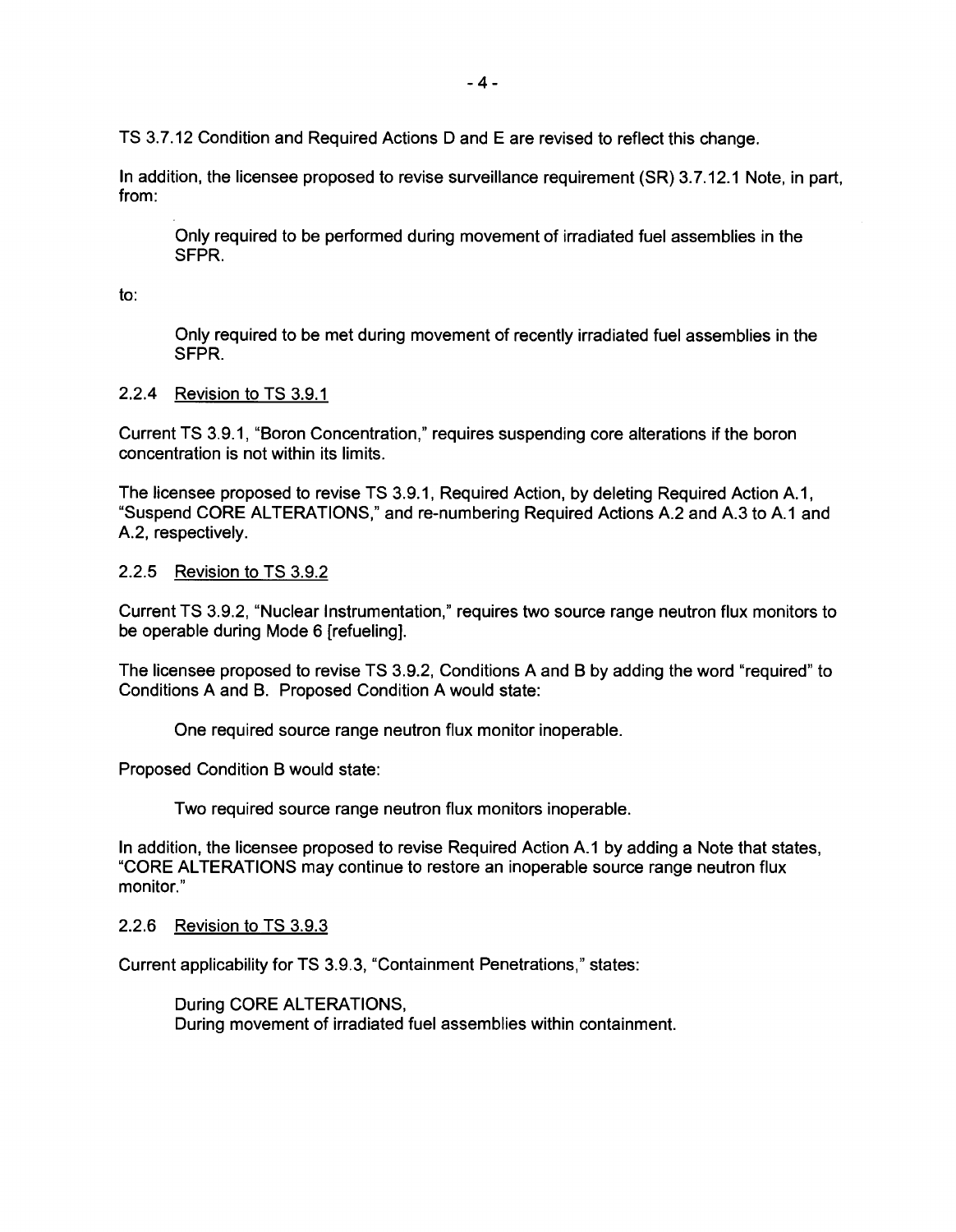The licensee proposed to revise the applicability by adding the word "recently" and deleting "During CORE ALTERATIONS," as follows:

During movement of recently irradiated fuel assemblies within containment.

The TS 3.9.3 Required Action would be revised, to delete Required Action A.1, "Suspend CORE ALTERATIONS," renumber Required Action A.2 to be A.1 and add "recently" to be consistent with the revised Applicability.

#### 2.3 Applicable Regulatory Requirements and Guidance

The regulatory requirements and guidance on which the U. S. Nuclear Regulatory Commission **(NRC)** staff based its acceptance are:

10 CFR 50.67, "Accident source term," paragraph (b){2), states:

(2) The NRC may issue the amendment only if the applicant's analysis demonstrates with reasonable assurance that:

(i) An individual located at any point on the boundary of the exclusion area for any 2-hour period following the onset of the postulated fission product release, would not receive a radiation dose in excess of  $0.25$  Sv  $(25 \text{ rem})^2$  total effective dose equivalent (TEDE).

(ii) An individual located at any point on the outer boundary of the low population zone, who is exposed to the radioactive cloud resulting from the postulated fission product release ( during the entire period of its passage), would not receive a radiation dose in excess of 0.25 Sv (25 rem) total effective dose equivalent {TEDE).

(iii) Adequate radiation protection is provided to permit access to and occupancy of the control room under accident conditions without personnel receiving radiation exposures in excess of 0.05 Sv (5 rem) total effective dose equivalent (TEDE) for the duration of the accident.

 $2$  The use of 0.25 Sv (25 rem) TEDE is not intended to imply that this value constitutes an acceptable limit for emergency doses to the public under accident conditions. Rather, this 0.25 Sv (25 rem) TEDE value has been stated in this section as a reference value, which can be used in the evaluation of proposed design basis changes with respect to potential reactor accidents of exceedingly low probability of occurrence and low risk of public exposure to radiation.

10 CFR 50, Appendix A, General Design Criteria (GDC) Criterion 19, Control Room. GDC 19 states, in part:

A control room shall be provided from which actions can be taken to operate the nuclear power unit safely under normal conditions and to maintain it in a safe condition under accident conditions, including loss-of-coolant accidents. Adequate radiation protection shall be provided to permit access and occupancy of the control room under accident conditions without personnel receiving radiation exposures in excess of 5 rem whole body, or its equivalent to any part of the body, for the duration of the accident. Equipment at appropriate locations outside the control room shall be provided ( 1) with a design capability for prompt hot shutdown of the reactor, including necessary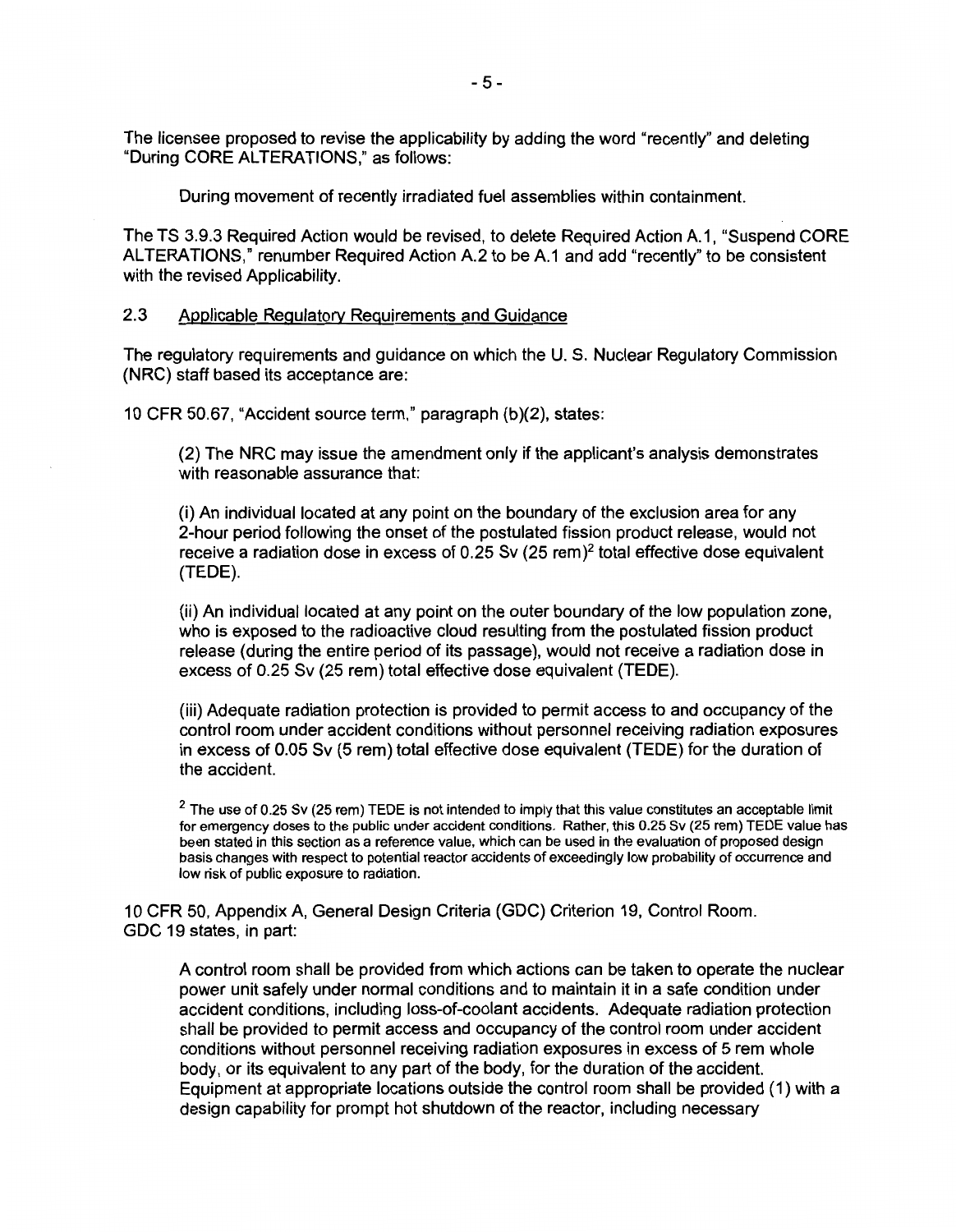instrumentation and controls to maintain the unit in a safe condition during hot shutdown, and (2) with a potential capability for subsequent cold shutdown of the reactor through the use of suitable procedures.

Regulatory Guide (RG) 1.183, Revision 0, "Alternative Radiological Source Terms for Evaluating Design-Basis Accidents at Nuclear Power Reactors," published July 2000 **(ADAMS** Accession No. ML003716792), Section 4.4. The licensee has not proposed any significant deviation or departure from the guidance provided in RG 1.183.

10 CFR 50.36, ''Technical Specifications." The regulation at 10 CFR 50.36(b) states, in part, "the technical specifications will be derived from the analyses and evaluation included in the safety analysis report, and amendments thereto, submitted pursuant to 10 CFR 50.34." The categories of items required to be in the TSs are provided in 10 CFR 50.36(c). As required by 10 CFR 50.36(c)(2)(i), the TSs will include limiting conditions for operation (LCOs), which are the lowest functional capability or performance levels of equipment required for safe operation of the facility. Per 10 CFR 50.36(c)(2)(i), when a LCO of a nuclear reactor is not met, the licensee shall shut down the reactor or follow any remedial action permitted by the TSs until the condition can be met. The regulation at 10 CFR 50.36(c)(3) requires TSs to include items in the category of surveillance requirements (SRs), which are requirements relating to test, calibration, or inspection to assure that the necessary quality of systems and components is maintained, that facility operation will be within safety limits, and that the LCOs will be met. Also, 10 CFR 50.36(a)(1) states that a summary statement of the bases or reasons for such specifications, other than those covering administrative controls, shall also be included in the application, but shall not become part of the TSs. Accordingly, along with the proposed TSs changes, the licensee also submitted TSs Bases changes that correspond to the proposed TSs changes for information only.

NUREG-0800, Revision 0, "Standard Review Plan [SRP] for the Review of Safety Analysis Reports for Nuclear Power Plants: LWR Edition," July 2000, Table 1 Section 15.0.1, Radiological Consequence Analyses Using Alternative Source Terms (ADAMS Accession No. ML003734190).

NUREG-0800, Revision 3, Section 16, Technical Specifications, March 2010 (ADAMS Accession No. ML100351425) provide NRC staff guidance for the review of TSs.

TSTF-51, "Revise containment requirements during handling irradiated fuel and core alterations," Revision 2 (ADAMS Accession No. ML040400343). The NRC staff approved TSTF-51 in letter dated November 1, 1999 (ADAMS Accession No. ML993190284).

TSTF-471, "Eliminate use of term CORE ALTERATIONS in ACTIONS and Notes," Revision 1 (ADAMS Accession No. ML 19101A215). The NRC staff approved TSTF-471 in letter dated December 7, 2006 (ADAMS Accession No. ML062860320).

NRC letter to Technical Specifications Task Force, "Plant-Specific Adoption of Travelers TSTF-51, Revision 2, "Revise Containment Requirements During Handling Irradiated Fuel and Core Alterations," TSTF-471, Revision 1, "Eliminate Use of Term Core Alterations in Actions and Notes," and TSTF-286, Revision 2, "Operations Involving Positive Reactivity Additions," October 4, 2018 (ADAMS Accession No. ML17346A587).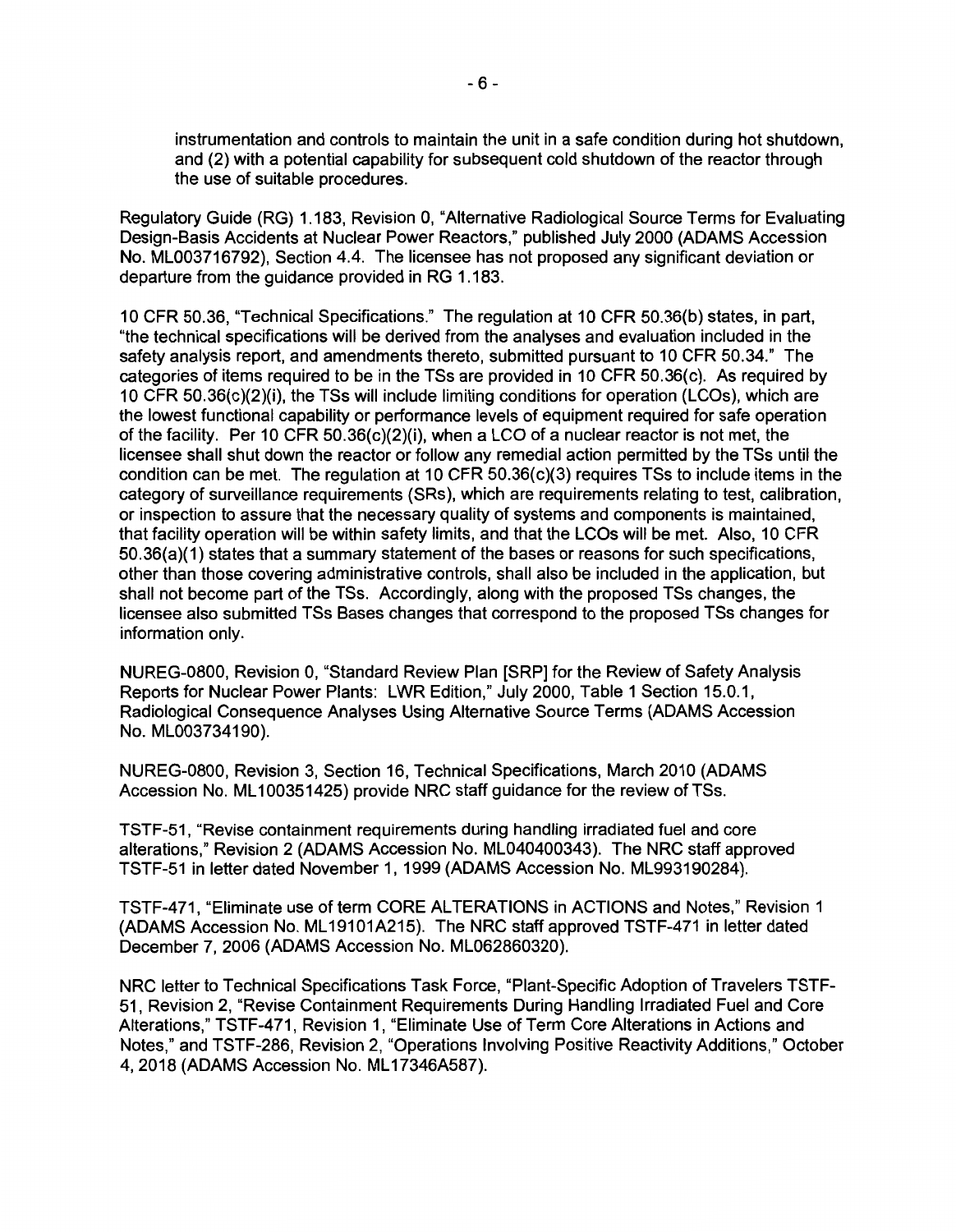#### 3.0 TECHNICAL EVALUATION

#### 3.1 Radiation Protection and Consequence Review

The NRC staff's review focused on independently confirming the changes meet the NRC regulations and guidance regarding radiological dose consequences and ensuring any variations from the NRG-approved Travelers TSTF-51 and TSTF-471 are acceptable.

As described in the Reviewer's Note incorporated by TSTF-51 into the Standard Technical Specifications, information is to be provided by the licensee describing the evaluation of recently irradiated fuel demonstrating that after sufficient radioactive decay has occurred (from the time of shutdown) the radiological doses resulting from an FHA remain below the regulatory limits specified in GDC 19, and well within the offsite radiation dose values specified in 10 CFR 50.67, without crediting the systems not required to be operable. The safety evaluation in Section 3.1.1 below describes the licensee's radiological analysis assumptions, inputs, and methods for an FHA involving recently irradiated fuel. Section 3.1.2 discusses the impact of the proposed changes on the licensee's analysis of dropping of a heavy load onto irradiated fuel assemblies and Section 3.1.3 describes the removal of the defined term "core alterations" from the applicability section of the proposed TSs.

## 3.1.1 Evaluation of Recently Irradiated Fuel

The FHA involves the drop of a fuel assembly during refueling operations. The mechanical part of the licensee's analysis remains unchanged from the current licensing basis which assumes that the total number of failed fuel rods is 264 which is one fuel assembly out of the 157 fuel assemblies in the core. The depth of water over the damaged fuel is not less than 23 feet and is controlled by TS 3.7.13 and TS 3.9.6. Following reactor shutdown, decay of short-lived fission products greatly reduces the fission product inventory present in irradiated fuel. The radiological consequences analysis credits normal decay of irradiated fuel.

The FHA analysis was performed assuming a decay period of 70 hours after shutdown. The current licensing basis FHA analyzed four cases:

- 1. FHA in containment with the equipment hatch and the personnel airlock open.
- 2. FHA in containment with the personnel airlock open and the equipment hatch closed.
- 3. FHA in containment with the personnel airlock closed and the equipment hatch open.
- 4. FHA in the SFP with exhaust through the SPF area exhaust system.

An FHA in the SFP area of the auxiliary building would involve a release via the plant vent stack. An FHA in the containment would involve two release paths, one through the open equipment hatch directly to the environment, and one through the open personnel airlock to the auxiliary building and then to the environment via the plant vent stack. The licensee stated that the plant vent stack continues to be the most conservative source location for use in calculating the radiological consequences to personnel in the main control room following a design basis FHA. The licensee did not propose any changes to the atmospheric dispersion factors stated in the current licensing design basis accident analyses.

### 3.1.1.1 Source Term

The fission product inventory that constitutes the source term for this event is the gap activity in the fuel rods assumed to be damaged as a result of the postulated design basis FHA. Volatile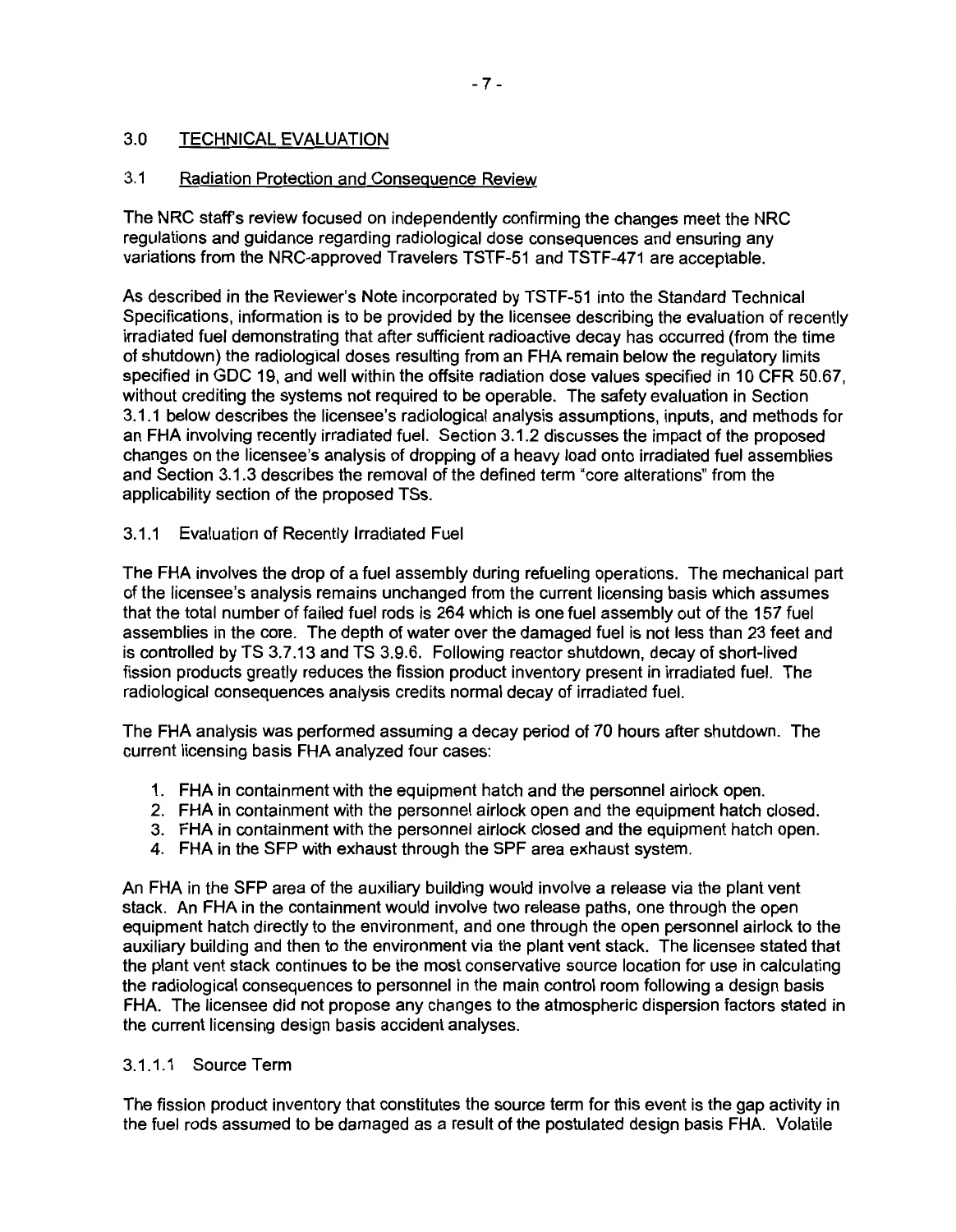constituents of the core fission product inventory migrate from the fuel pellets to the gap between the pellets and the fuel rod cladding during normal power operations. The fission product inventory in the fuel rod gap of the damaged fuel rods is assumed to be instantaneously released to the surrounding water as a result of the accident. The licensee is using the source term from the current licensing basis FHA analysis except for the decay period. The current licensing basis FHA analysis used a decay period of 100 hours. The licensee is proposing to change the decay period to 70 hours. All other inputs and assumptions are consistent with the current licensing basis FHA analysis as approved in the alternative source term license amendment nos. 216 (Unit 1) and 213 (Unit 2) (ADAMS Accession No. ML17271A265). The licensee used inputs and assumptions that are consistent with RG 1.183, and, therefore, the NRC staff finds the FHA recently irradiated source term to be acceptable.

# 3.1.1.2 Transport for the FHA in SFP Area of Auxiliary Building

Releases from the FHA in the SFP are via the plant vent stack with no credit taken for filtration of the iodine from the PRF system. Prior to the FHA in the SFP, the SFP air supply and exhaust systems maintain a slightly negative pressure above the SFP. The licensee assumes the normal ventilation system continues to run at a flow rate of approximately 125 percent of the nominal SFP exhaust flow rate, which is 13,100 cubic feet per minute, therefore, the flow assumed in the analysis is 16,500 cubic feet per minute. All other inputs and assumptions are consistent with the current licensing basis FHA analysis documented in the alternative source term license amendment. Consistent with RG 1.183, the FHA in the SFP is released over a two-hour period. The licensee used inputs and assumptions that are consistent with RG 1.183, and therefore, the NRC staff finds the transport for the FHA in the SFP area of the auxiliary building to be acceptable.

# 3.1.1.3 Transport for the FHA in Containment

The current licensing basis FHA analysis analyzed three configurations:

- 1. FHA in containment with the equipment hatch and the personnel airlock open.
- 2. FHA in containment with the personnel airlock open and the equipment hatch closed.
- 3. FHA in containment with the personnel airlock closed and the equipment hatch open.

No credit is taken to close these pathways. The release through the open equipment hatch is directly to the environment. The release through the open personnel airlock credits mixing in a portion of the auxiliary building on the same level as the control room and is released to the environment via the plant vent stack. The mixing in the auxiliary building volume is assumed to be instantaneous.

The offsite radiation doses calculated for the open containment equipment hatch and open personnel airlock configuration are based on a maximum combined unfiltered release rate of 80,000 cubic feet per minute and bound the other two configurations. The open personnel airlock could allow areas around the control room to become contaminated, therefore, the licensee's calculation accounts for dose impacts of ingress/egress through the control room doors. All other inputs and assumptions are consistent with the current licensing basis FHA analysis documented in the alternative source term license amendment. Consistent with RG 1.183, the FHA in containment is assumed to result in release over a two-hour period. The licensee used inputs and assumptions that are consistent with RG 1.183, and, therefore, the NRC staff finds the transport for the FHA in containment to be acceptable.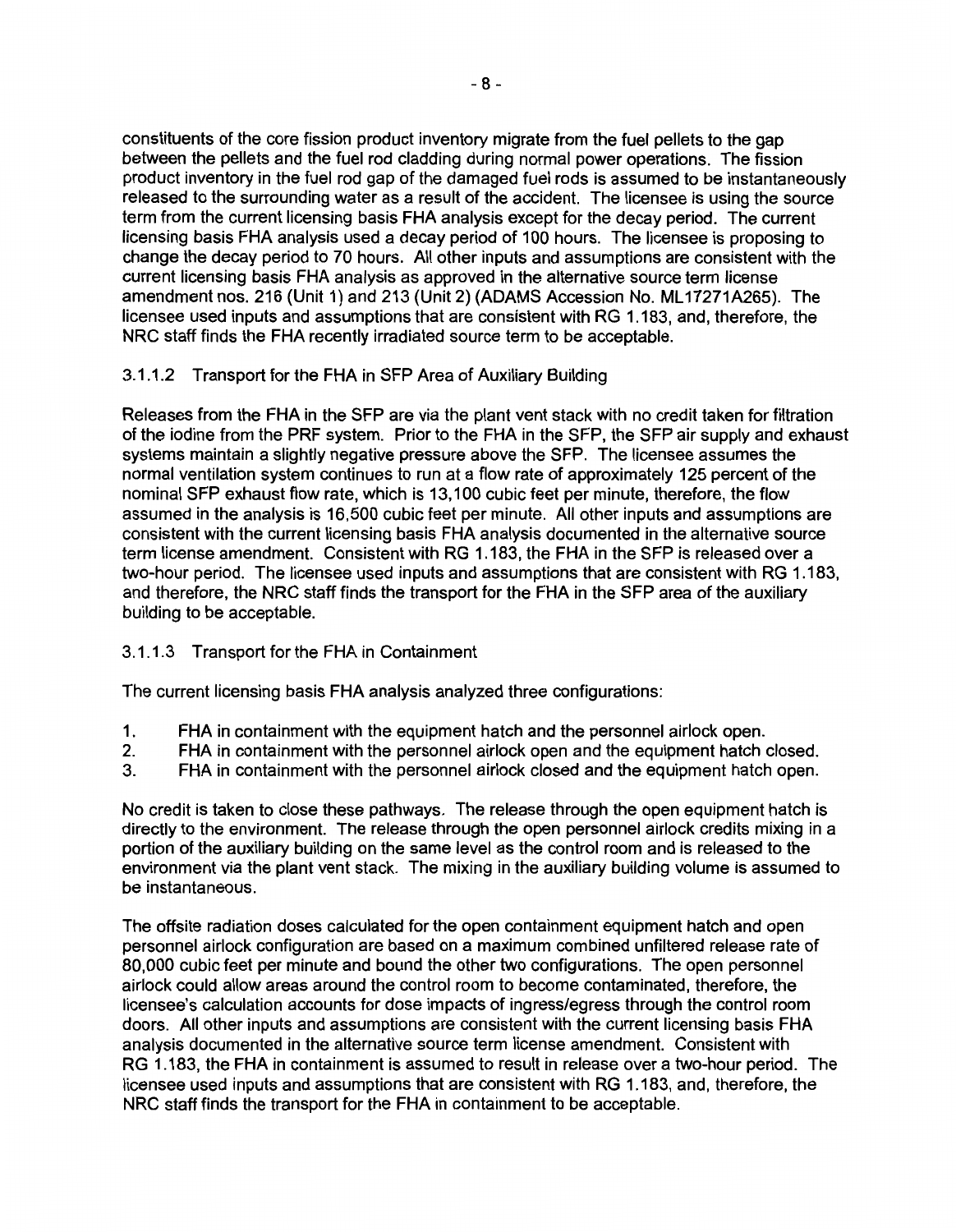# 3.1.1.4 Control Room Habitability for the Recently Irradiated FHA

The licensee evaluated control room habitability for the recently irradiated FHA assuming that the activity is released directly to the control room emergency filtration/pressurization system (CREFS) normal intake from the plant vent stack using the plant vent stack to control room atmospheric dispersion factors. The licensee is using the plant vent stack to main control room atmospheric dispersion factors for all the release pathways because the dilution factor is approximately twice the equipment hatch to main control room dilution factor, which results in a higher radionuclide concentration at the main control room ventilation system intake.

In the FHA analysis, the licensee credits the control room normal intake radiation monitors to isolate the control room normal unfiltered flow into the control room. The FHA does not cause a safety injection or containment isolation actuation system signal. Radioactive material from the accident will reach the radiation monitors at the control room intakes, the radiation monitor signal will initiate the automatic isolation of the control room, and then the operators will manually initiate the emergency pressurization mode of CREFS operation. The recently irradiated FHA analysis increases the main control room isolation timing from one minute to two minutes after the event for either FHA location, and the operators take twenty minutes from that time to initiate the pressurization mode. All other inputs and assumptions are consistent with the current licensing basis FHA analysis documented in the alternative source term license amendment. The licensee used inputs and assumptions that are consistent with RG 1.183, and, therefore, the NRC staff finds the control room habitability inputs and assumptions to be acceptable.

# 3.1.1.5 Recently Irradiated FHA Conclusion

The licensee evaluated the radiological consequences resulting from an FHA with recently irradiated fuel and concluded that the radiation doses at the exclusion area boundary, low population zone, and control room are well within the radiation dose guidelines provided in 10 CFR 50.67 and accident-specific dose criteria specified in SRP Section 15.0.1. The NRC staff's review has found that the licensee used analysis assumptions and inputs consistent with applicable regulatory guidance identified in Section 2.0 of this safety evaluation. The licensee's calculated dose results are given in Table 1 of this SE. The NRC staff performed independent confirmatory dose evaluations as necessary to ensure a thorough understanding of the licensee's methods. The NRC staff finds that the exclusion area boundary, low population zone, and control room doses estimated by the licensee for the FHA with recently irradiated fuel meets the applicable accident dose criteria and are, therefore, acceptable.

# 3.1.2 Heavy Load Drop Analysis

The NRC staff evaluated the impact of the proposed changes on the heavy load drop analysis as reflected in Joseph M. Farley Nuclear Plant's Updated Final Safety Analysis Report, Revision 28, Section 9.1.7 (ADAMS Accession No. ML 18312A074). The licensing basis for the heavy load drop analysis demonstrated that moving a heavy load within the established safe load paths was acceptable and that there will be no consequential damage to the integrity of the fuel cladding or core cooling capability. Because the integrity of the fuel is maintained, there are no resultant radiological consequences associated with the heavy load drop analysis; therefore, the systems impacted by the proposed changes are not required to function as part of this analysis. Based on the above, the NRC staff finds that there is no apparent impact on the heavy load drop analysis, and is, therefore, acceptable.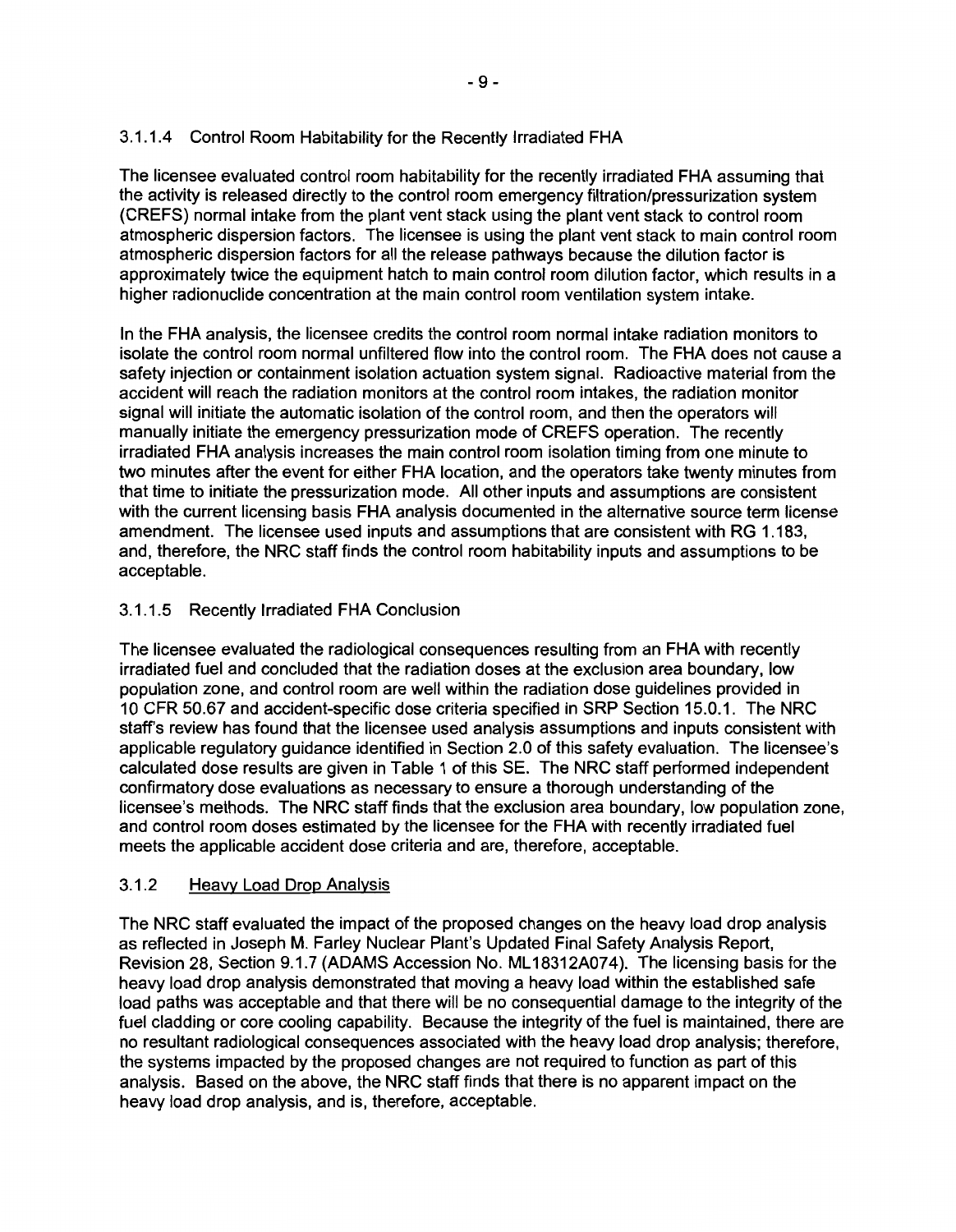# 3.1.3 Removal of the Core Alterations TS Applicability

In letter dated October 4, 2018, from the NRC staff to Technical Specifications Task Force, the NRC staff states, in part:

After considerable review and analysis, the NRC staff concludes that for certain facilities, LARs adopting TSTF-51 and TSTF-471 could result in exceeding the bounding licensing basis Fuel Handling Accident (FHA) analysis of record dose for the control room and is therefore considered an unanalyzed condition.

After approval of LARs adopting TSTF-51 and TSTF-471, the containment purge and exhaust isolation instrumentation and the containment penetrations are no longer required to be operable during core alterations. The NRC staff identified that dropping a source, fuel assembly, or component during core alterations could damage a recently irradiated fuel assembly creating a radioactive source term that may result in exceeding the resultant radiological doses calculated by the licensing basis FHA analysis of record. Therefore, the NRC staff recommended that when adopting TSTF-51 and TSTF-471, the licensees provide one of the following discussions to remove the defined term "core alterations" from the TS Applicability:

- Confirm that the length of time defined as "recently" is less than the time required to remove the reactor vessel head and internals and expose the irradiated fuel after a shutdown;
- Provide an analysis that demonstrates that the dropping of any unirradiated fuel assembly, sources, reactivity control component, or other component affecting reactivity within the reactor vessel onto irradiated fuel assemblies prior to the period of time defined as "recently" will not result in a radioactive release from the irradiated fuel;
- Describe the limitations or controls that would prevent movement of any unirradiated fuel assembly, source, reactivity control component, or other component affecting reactivity within the reactor vessel capable of damaging a fuel assembly prior to the time period defined as "recently"; or
- Provide an analysis that demonstrates that the dose consequences of a failure of a single irradiated fuel assembly with no technical specification-required mitigation systems available remain below the regulatory limits and the regulatory guidance limits for a fuel handling accident.

The licensee has defined the term "recently" as it relates to irradiated fuel, as fuel that has occupied part of a critical reactor core within the previous 70 hours. Consistent with the first bullet above, the licensee reviewed the historical records of previous refueling outages at Joseph M. Farley Plant, Units 1 and 2, and confirmed that 70 hours is less than the time required to remove the reactor vessel head and internals and expose the irradiated fuel after a reactor shutdown. Based on this, the NRC staff has determined that dropping a source, fuel assembly, or component during core alterations will not damage a recently irradiated fuel assembly. Without the creation of a radioactive source term from a core alterations event, the radiological doses will remain bounded by the proposed FHA with recently irradiated fuel analysis. Therefore, the NRC staff finds the proposed changes acceptable.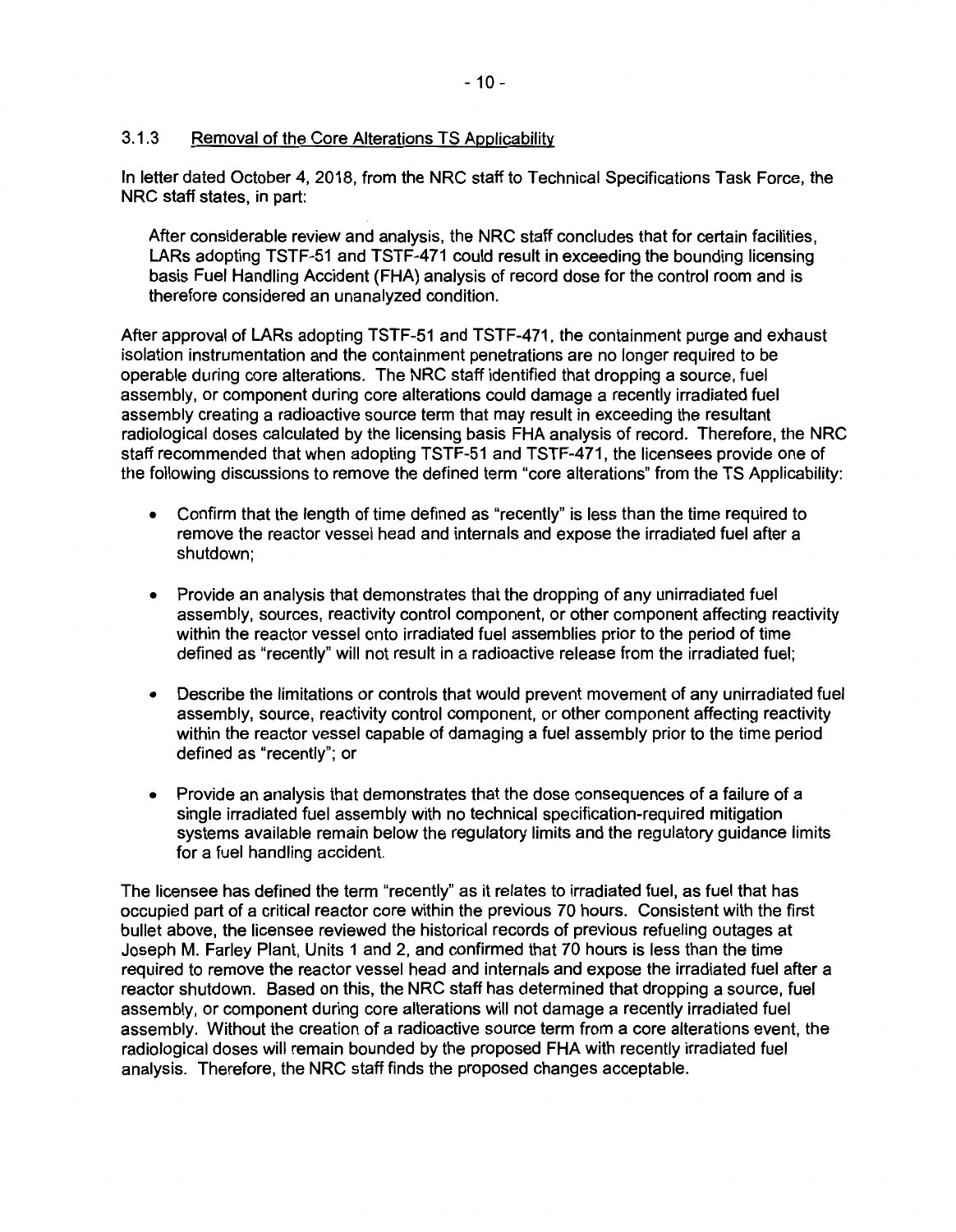# 3.1.4 Variations from the Approved TSTF-51 and TSTF-471 Travelers

The licensee is proposing the following variations from the TSs changes described in TSTF-51 and TSTF-471 or the applicable parts of TSTF-51 and TSTF-471. These variations do not affect the applicability. of TSTF-51 and TSTF-471.

The definition of CORE ALTERATIONS is being retained in TS Section 1.1, "Definitions," because this terminology continues to be used in several TSs, which are not being modified as a result of this amendment request. This is an administrative variation and does not affect the applicability of TSTF-471 to the Farley TSs.

The CREFS actuation instrumentation and the CREFS continue to be assumed to provide isolation, pressurization, and filtration of the main control room in the event of an FHA. Since this system and associated isolation instrumentation are mitigation systems necessary to maintain dose to personnel in the main control room below the regulatory and regulatory guidance limits for an FHA, the following TSs and support TSs and associated TSs Bases are not modified:

- TS 3.3.7, "Control Room Emergency Filtration/Pressurization System (CREFS) Actuation Instrumentation,"
- TS 3.7.10, "Control Room Emergency Filtration/Pressurization System (CREFS),"
- TS 3.7.11, "Control Room Air Conditioning System (CRACS),"
- TS 3.8.2, "AC Sources- Shutdown,"
- TS 3.8.5, "DC Sources- Shutdown,"
- TS 3.8.8, "Inverters- Shutdown,"
- TS 3.8.10, "Distribution Systems- Shutdown," and
- TS 3.9.6, "Refueling Cavity Water Level."

This is a plant-specific variation from TSTF-51 and TSTF-471 that is consistent with the proposed FHA licensing basis and does not affect the applicability of TSTF-51 and TSTF-471 to the Farley TSs.

NUREG-1431, "Standard Technical Specifications Westinghouse Plants," Revision 4.0 **(ADAMS**  Accession No. ML12100A222), TS 3.9.2, "Unborated Water Source Isolation Valves," is included in TSTF-471. TS 3.9.2 in NUREG-1431 contains a reviewer Note that states:

This Technical Specification is not required for units that have analyzed a boron dilution event in MODE 6. It is required for those units that have not analyzed a boron dilution event in MODE 6. For units which have not analyzed a boron dilution event in MODE 6, the isolation of all unborated water sources is required to preclude this event from occurring.

The boron dilution event is analyzed in Farley's licensing basis, as described in updated final safety analysis report, Section 15.2.4, "Uncontrolled Boron Dilution." Therefore, Farley TSs do not contain a TS LCO for these valves. TS 3.9.2 in NUREG-1431 is not applicable to Farley and, therefore, marked up pages of the associated TSs and licensee-controlled Bases are not included.

The applicability requirements associated with the containment purge and exhaust isolation instrumentation are shown in TS Table 3.3.6-1. This is a formatting difference from the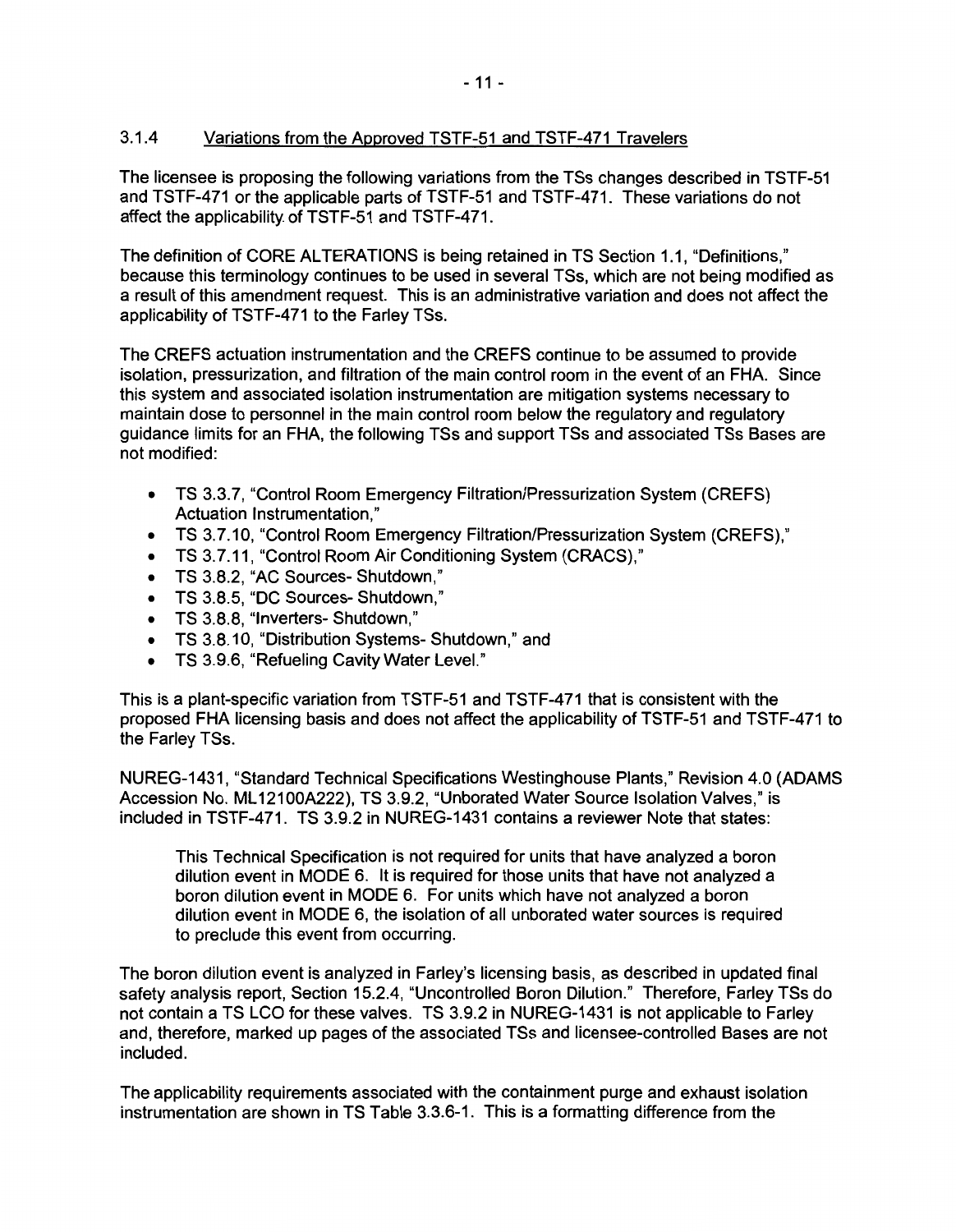applicability requirements shown in the NUREG-1431, Revision 1.0 (ADAMS Accession No. ML 13196A405), TS 3.3.6 marked up pages in TSTF-51. However, the proposed changes to footnotes in TS Table 3.3.6-1 are consistent with those shown in TSTF-51 and NUREG-1431, Revision 4.0. In addition, proposed deletion of Table 3.3.6-1 footnote (a) results in renumbering the remaining footnotes and associated references to the footnotes. These proposed changes are administrative and do not affect the applicability of TSTF-51 to the Farley TSs.

The plant-specific Note to Condition C in TS 3.3.8 is modified to maintain consistency with the changes to Condition C and Required Action C.1 and is an administrative variation and does not affect the applicability of TSTF-51 to the Farley TSs.

The proposed changes to the Applicability and Actions of TS 3.3.8, "Penetration Room Filtration (PRF) Actuation Instrumentation," and TS 3. 7.12, "Penetration Room Filtration (PRF) System," are consistent with the changes identified in NUREG-1431, Revision 1.0, TS 3.3.8, "Fuel Building Air Cleanup System (FBACS) Actuation Instrumentation," and TS 3.7.13, "Fuel Building Air Cleanup System (FBACS)." In addition, a proposed change to add the word "recently" to the SR 3.7.12.1 Note is consistent with the change to the applicability of TS 3.7.12. These proposed differences are plant specific administrative variations and do not affect the applicability of TSTF-51 to the Farley TSs.

The SR 3.7.12.1 Note is modified by revising the word "performed" to "met." Currently, the Note only requires performance of the surveillance during movement of irradiated fuel assemblies in the SFP room. However, TS Section 1.4 explains that the use of "performed" and "met" convey specific meanings. The use of "performed" in the context of the Note to SR 3.7.12.1 would require the surveillance be met, but not performed, in Modes 1, 2, 3, and 4. This is inconsistent with the radiological consequence licensing basis for the loss of coolant accident, which requires the PRF system to be aligned to the PRF rooms in Modes 1, 2, 3, and 4. The intent of this surveillance is to verify that the PRF trains are aligned to the SFP room during movement of irradiated fuel assemblies in the SFP room for the FHA. Modifying the Note to use the word "met" ensures that SR 3.7.12.1 is consistent with the proposed licensing basis for the FHA, in addition to that for the LOCA. This proposed change is considered a variation from TSTF-51 and does not affect the applicability of TSTF-51 to the Farley TSs. Because this proposed change is consistent with the radiological consequence licensing basis for the loss of coolant and fuel handling accidents, the NRC staff finds this proposed change to be acceptable.

The proposed changes to TS 3.9.2, "Nuclear Instrumentation," were not included in TSTF-51 or TSTF-471. These proposed changes are variations from TSTF-51 and TSTF-471. The NRC staff reviewed these proposed changes to determine the impact on the proposed radiological consequences for the FHA with recently irradiated fuel. The NRC staff finds that the proposed changes have no impact on the inputs, assumptions, or methodologies used to determine the radiological consequences for the FHA with recently irradiated fuel, therefore, the proposed changes are acceptable from a radiological dose perspective.

The licensee-controlled TSs Bases are revised, where applicable, consistent with TSTF-51 and TSTF-471. Plant-specific changes are made (additions, deletions, and/or changes) to reflect the plant-specific nomenclature, number, reference, system description, analysis, or licensing basis description, including describing recently irradiated fuel as fuel that has occupied part of a critical reactor core within the previous 70 hours, which is based on the radioactive decay period assumed in the FHA radiological dose analysis. In addition, the word "recently" is added in the TSs Bases in several locations that are not identified in TSTF-51 or TSTF-471 to reflect the proposed changes in the TSs Conditions and Required Actions. These proposed changes are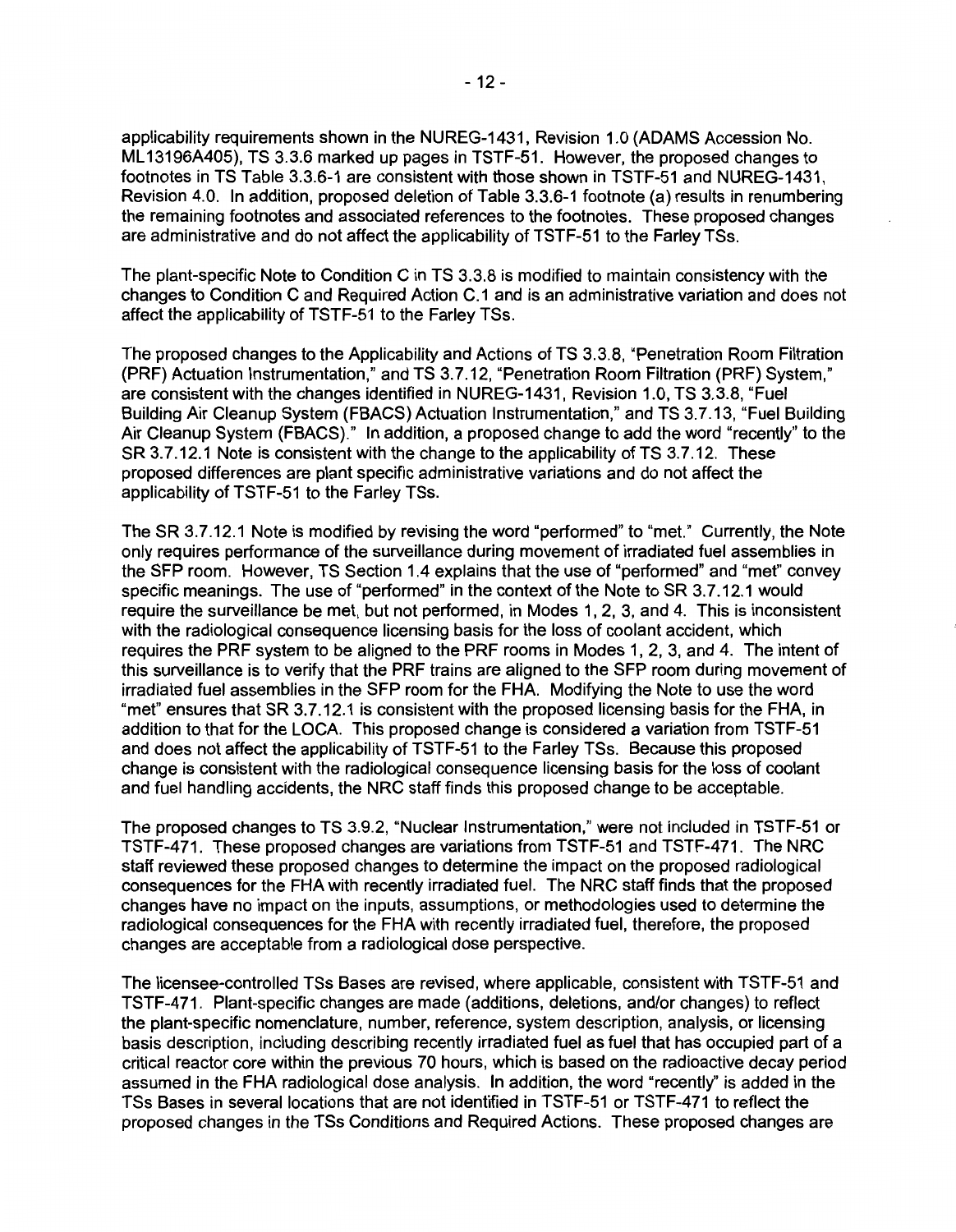considered variations from TSTF-51 and TSTF-471 and do not affect the applicability of TSTF-51 or TSTF-471 to the Farley TSs.

# 3.1.5 NRC Staff Additional Notes

In the LAR, Enclosure 1, Section 3.5, Note 8, the licensee included the following statement, "TSTF-571-T was accepted for use by the NRC as documented in a letter to the Technical Specifications Task Force dated October 4, 2018." This statement could be misleading, inferring NRC staff approval. The NRC staff did not approve the Traveler TSTF-571-T. The October 4, 2018, letter states, in part, that "If a licensee includes the changes of traveler TSTF-571-T when adopting TSTF-286, the NRC staff's technical concerns should be adequately addressed with regard to TSTF-286."

# 3.1.6 NRC Staff Conclusion

The licensee evaluated the radiological consequences resulting from an FHA and concluded that the radiological consequences at the exclusion area boundary, low population zone, and control room are within the radiological dose guidelines provided in 10 CFR 50.67, 10 CFR 50 Appendix A Criterion 19, and accident-specific dose criteria specified in SRP Section 15.0.1 and RG 1.183. The NRC staff's review has found that the licensee used analysis assumptions and inputs consistent with applicable regulatory guidance identified in Section 2.0. The licensee's calculated dose results are given in Table 1 below. To verify the licensee's analyses, the NRC staff performed confirmatory radiological consequence dose calculations and compared the results to those calculated by the licensee. The radiological consequences calculated by both the licensee and the NRC staff are within the radiation dose criteria set forth in 10 CFR 50.67. The NRC staff finds that the exclusion area boundary, low population zone, and control room doses estimated by the licensee for the FHA with recently irradiated fuel meet the applicable accident-specific dose criteria, there is no impact to the heavy load drop analysis of record, and a new source term will not be created during core alterations. Therefore, the NRC staff finds that licensee's proposed changes are acceptable.

| Table 1                                                            |                          |                                                               |  |  |
|--------------------------------------------------------------------|--------------------------|---------------------------------------------------------------|--|--|
| Radiological Dose Results (total effective dose equivalent in rem) |                          |                                                               |  |  |
| Accident                                                           | Licensee Dose<br>Results | SRP 15.0.1 and<br><b>RG 1.183 Dose</b><br>Acceptance Criteria |  |  |
| <b>Fuel Handling Accident In</b>                                   |                          |                                                               |  |  |
| containment                                                        |                          |                                                               |  |  |
| <b>Exclusion Area Boundary</b>                                     | 2.8                      | 6.3                                                           |  |  |
| <b>Low Population Zone</b>                                         | 1.0                      | 6.3                                                           |  |  |
| <b>Control Room</b>                                                | 3.4                      | 5.0                                                           |  |  |
| <b>Fuel Handling Accident</b>                                      |                          |                                                               |  |  |
| In Spent Fuel Pool Area                                            |                          |                                                               |  |  |
| <b>Exclusion Area Boundary</b>                                     | 2.8                      | 6.3                                                           |  |  |
| <b>Low Population Zone</b>                                         | 1.0                      | 6.3                                                           |  |  |
| <b>Control Room</b>                                                | 2.9                      | 5.0                                                           |  |  |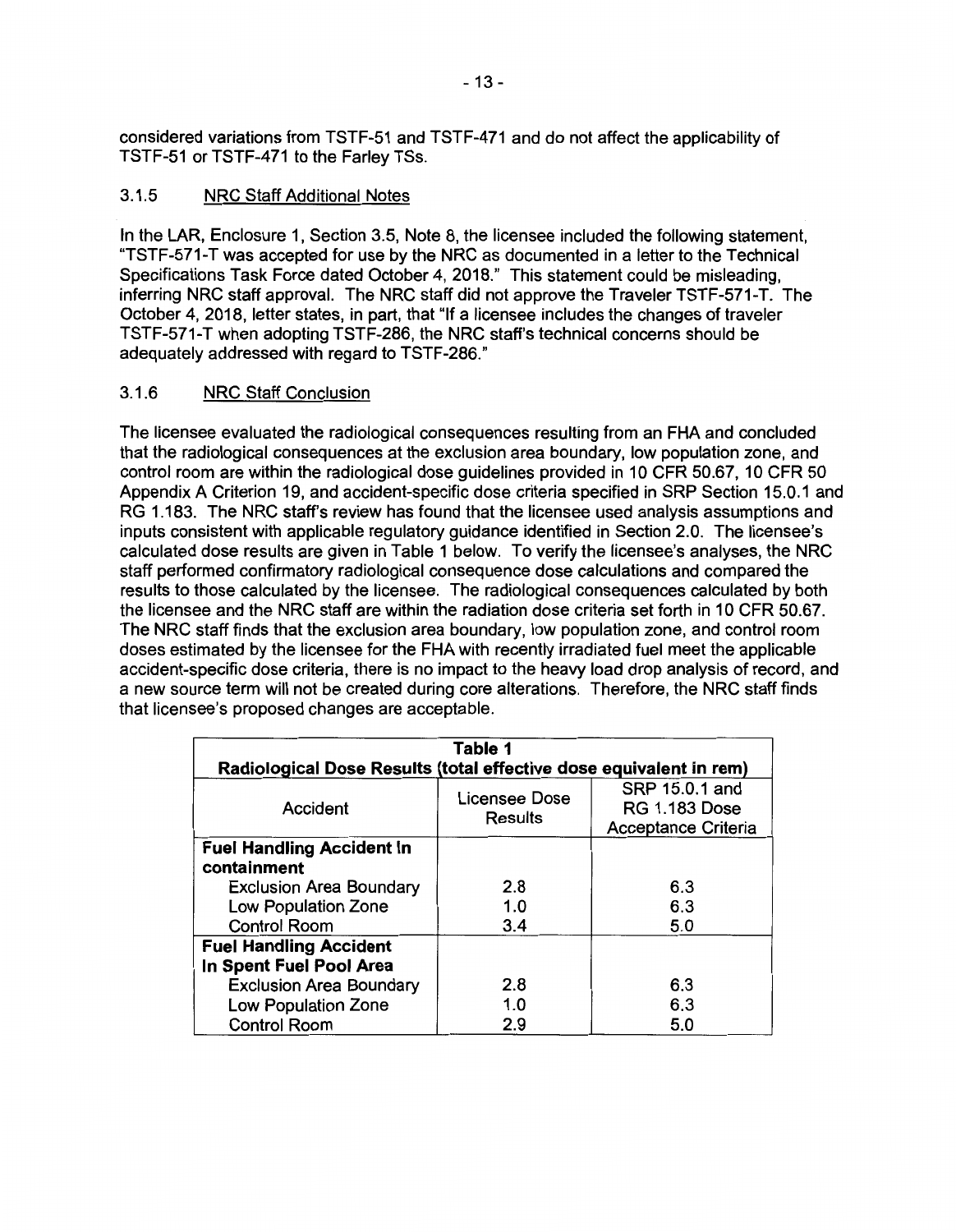As described above, the NRC staff reviewed the technical basis provided by the licensee to assess the radiological impacts of the changes to the FHA analysis in the licensee's TSs. The NRC staff finds that the licensee-proposed TSs changes (TS 3.3.6, TS 3.3.8, TS 3.7.12, TS 3.9.1, TS 3.9.2, TS 3.9.3) are consistent with the regulatory requirements and guidance identified in Section 2.0 of this safety evaluation. Therefore, the NRC staff finds that the proposed TSs changes are acceptable regarding the radiological consequences of the postulated DBAs. In addition, the TSs changes stated in section 2.2 of this safety evaluation meet 10 CFR 50.36(b) and are acceptable because they are derived from the FHA analysis and its evaluation.

# 3.2 Reactor Systems Review

The proposed changes to TS 3.9.1, "Boron Concentration," and TS 3.9.2, "Nuclear Instrumentation," would affect their Required Action A.1, which requires immediate suspension of CORE ALTERATIONS when the boron concentration is not within the required limits, and when one or two required source range neutron flux monitors (SRNFMs) are inoperable, respectively, while in Mode 6. The NRC staff reviewed the changes and justifications for the changes.

#### 3.2.1 Proposed TS 3.9.1, Boron Concentration

3.2.1.1 Current TS 3.9.1

Current TS LCO 3.9.1 requires that the boron concentration be within the limits specified in the Core Operating Limits Report (COLR) during operation in Mode 6. When the boron concentration is not within the limits, Required Actions A.1, A.2, and A3 require the operator to immediately suspend CORE ALTERATIONS, suspend positive reactivity addition, and initiate action to restore boron concentration to within the limits, respectively.

# 3.2.1.2 Changes to TS 3.9.1

Maintaining boron concentration within limits in Mode 6 is required by TS 3.9.1 to assure that a core k<sub>eff</sub> of 0.95 is maintained during refueling conditions. The licensee proposed the following changes to Required Actions in TS 3.9.1:

Required Action A.1, "Suspend CORE ALTERATIONS," and the associated Completion Time are deleted and Required Actions A.2 and A.3 are renumbered to A.1 and A.2 without changes to the associated requirements.

#### 3.2.1.3 Acceptability of TS 3.9.1

CORE ALTERATIONS are defined as the movement of any fuel, sources, or reactivity control components within the reactor vessel with the vessel head removed and fuel in the vessel. CORE ALTERATIONS could involve the addition of fuel assemblies to the reactor vessel and the withdrawal of control rods, resulting in positive reactivity additions. With the proposed deletion of immediately suspending CORE ALTERATIONS, the proposed Required Action A.1 (current Required Action A.2) still requires immediate suspension of positive reactivity additions, which would prohibit diluting the boron concentration of the coolant in the reactor coolant system (RCS), adding fuel assemblies to the reactor vessel, or removing reactivity control components, and proposed Required Action A.2 (current Required Action A.3) continues to require the operator to initiate action to restore boron concentration to within the limits in the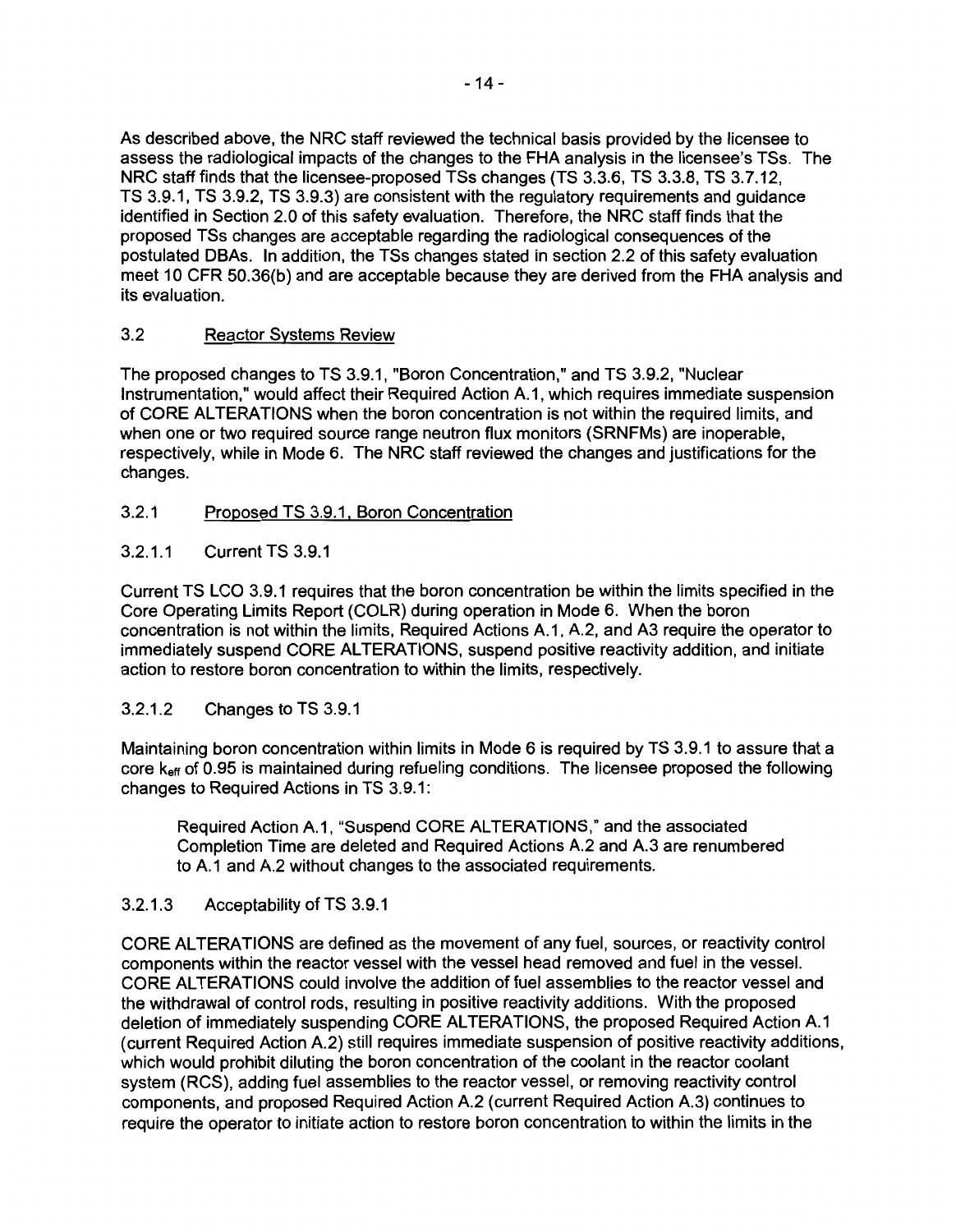COLR. Therefore, the proposed Required Actions A.1 and A.2 would continue to assure that the requirements of boron concentration limits are met and is consistent with STS 3.9.1 in NUREG-1431, Revision 4.

The proposed TS 3.9.1 continues to assure the requirements of boron concentration limits will be met and is consistent with STS 3.9.1 in NUREG-1431, Revision 4. Therefore, the NRC staff finds that the proposed TS 3.9.1 is acceptable.

#### 3.2.2 Proposed TS 3.9.2, Nuclear Instrumentation

#### 3.2.2.1 Current TS 3.9.2

The SRNFMs are used during operation in Mode 6 to monitor the core reactivity condition. The SRNFMs provide a signal to alert the operator to unexpected changes in core reactivity and the audible count rate from the SRNFMs provides prompt and definite indication to the operator to recognize the initiation of a boron dilution event. Current TS LCO 3.9.2 requires two operable SRNFMs and one operable channel of audible count rate during operation in Mode 6. With one SRNFM inoperable, Required Actions A.1 and A.2 require the operator to immediately suspend CORE ALTERATIONS, and suspend positive reactivity additions, respectively. With two SRNFMs inoperable, Required Actions B.1 and B.2 require the operator to immediately initiate action to restore one SRNFM to operable status, and perform Surveillance Requirement (SR) 3.9.1.1 once per 12 hours. SR 3.9.1.1 requires the operator to verify that the boron concentration is within the limits specified in the COLR with the frequency in accordance with the Surveillance Frequency Control Program.

# 3.2.2.2 Changes to TS 3.9.2

The licensee revised Conditions A and B in TS 3.9.2 to include the word "required" when referring to one or two inoperable SRNFMs, and added the following Note to Required Action A.1:

-----------NOTE-------------------- CORE ALTERATIONS may continue to restore an inoperable source range neutron flux monitor.

3.2.2.3 Acceptability of Addition of the Word "Required" to Conditions A and B

Since there are three installed SRNFMs available to meet LCO 3.9.2, the licensee proposed to add the word "required" to Conditions A and B when referring to one or two inoperable SRNFMs. The NRC staff finds that the proposed word addition is an administrative change in nature, and it does not inadvertently affect the TS requirements and is, therefore, acceptable.

3.2.2.4 Acceptability of the Added Note to TS 3.9.2 Required Action A.1

TS 3.9.2 required two operable SRNFMs to provide a signal to alert the operator to unexpected changes in core reactivity. With one SRNFM inoperable, the existing Required Action A.1 requires immediate suspension of CORE ALTERATIONS. The proposed Note added to TS 3.9.2 Required Action A.1, allowing CORE ALTERATIONS to continue, would permit fuel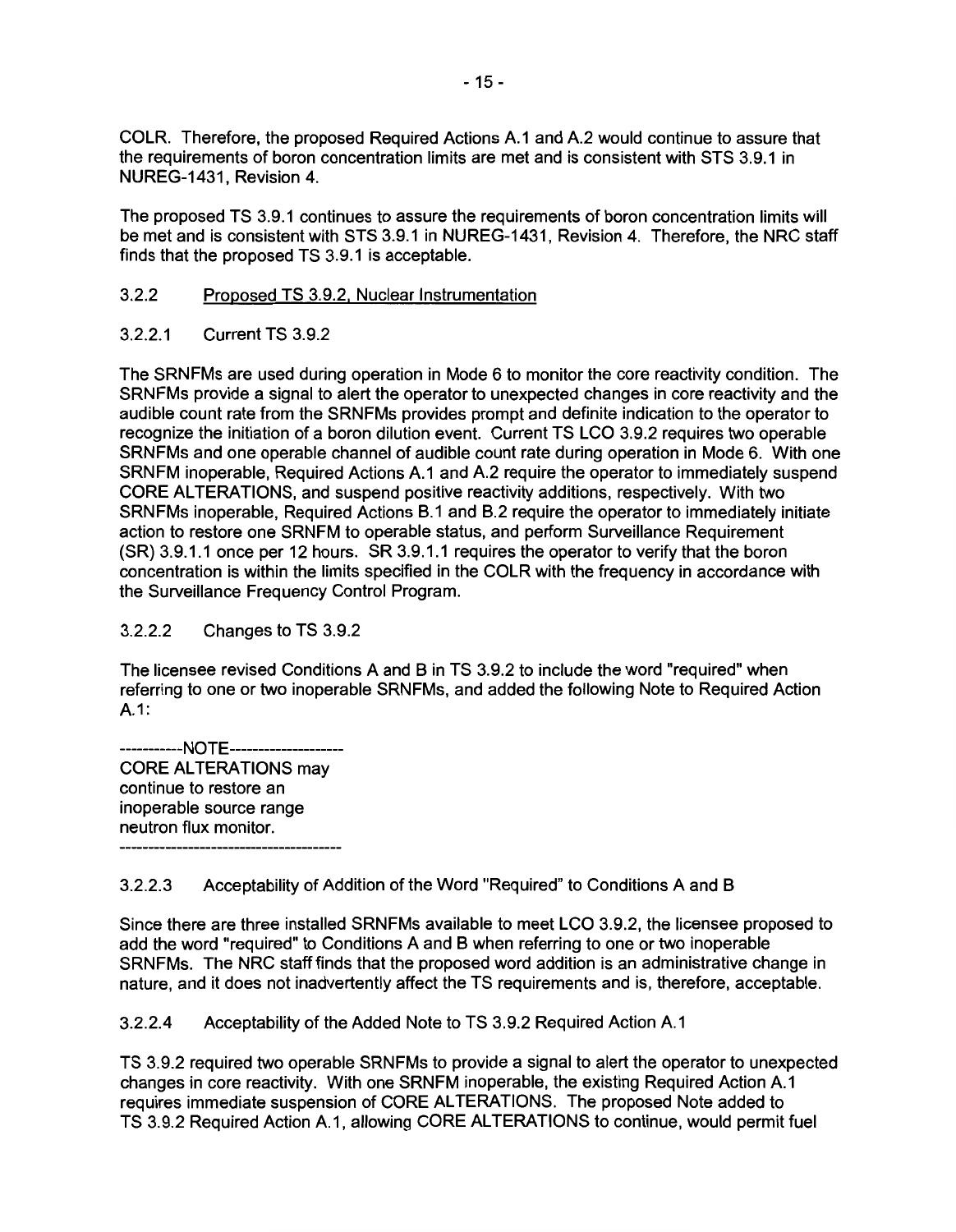assemblies, sources, and reactivity control components to be moved, if necessary, to restore an inoperable SRNFM.

While the proposed Note is added to TS 3.9.2 Required Action A.1, the existing Required Action A.2, which requires immediately suspending positive reactivity additions, remains unchanged. This action would prohibit the positive reactivity changes in the core, including the dilution of the boron concentration of the coolant in the RCS, the loading of fuel assemblies or sources into the core, or the removal of reactivity control components. The NRC staff finds that the proposed Note added to Required Action A.1 with the existing Required Action A.2, requiring immediately suspending positive reactivity additions, does not reduce the current TS 3.9.2 requirement to continue minimizing positive reactivity changes within the core, while providing the ability to safely restore the SRNFM capability, and therefore, the proposed Note is acceptable.

# 4.0 STATE CONSULTATION

In accordance with the Commission's regulations, the State of Alabama official was notified of the proposed issuance of the amendments on June 7, 2019. On June 10, 2019, the State official confirmed that the State of Alabama had no comments.

# 5.0 ENVIRONMENTAL CONSIDERATION

The amendments change requirements with respect to the installation or use of a facility component located within the restricted area as defined in 10 CFR Part 20 and change surveillance requirements. The NRC staff has determined that the amendments involve no significant increase in the amounts and no significant change in the types of any effluents that may be released offsite and that there is no significant increase in individual or cumulative occupational radiation exposure. The Commission has previously issued a proposed finding that the amendments involve no significant hazards consideration, and there has been no public comment on such finding published in the Federal Register on January 30, 2019 (84 FR 495). Accordingly, the amendments meet the eligibility criteria for categorical exclusion set forth in 10 CFR 51.22(c)(9). Pursuant to 10 CFR 51.22(b), no environmental impact statement or environmental assessment need be prepared in connection with the issuance of the amendments.

# 6.0 CONCLUSION

The Commission has concluded, based on the considerations discussed above, that (1) there is reasonable assurance that the health and safety of the public will not be endangered by operation in the proposed manner, (2) there is reasonable assurance that such activities will be conducted in compliance with the Commission's regulations, and (3) the issuance of the amendments will not be inimical to the common defense and security or to the health and safety of the public.

Principal Contributors:

K. Bucholtz, NRR S. Sun, **NRR** 

Date:  $July 16, 2019$